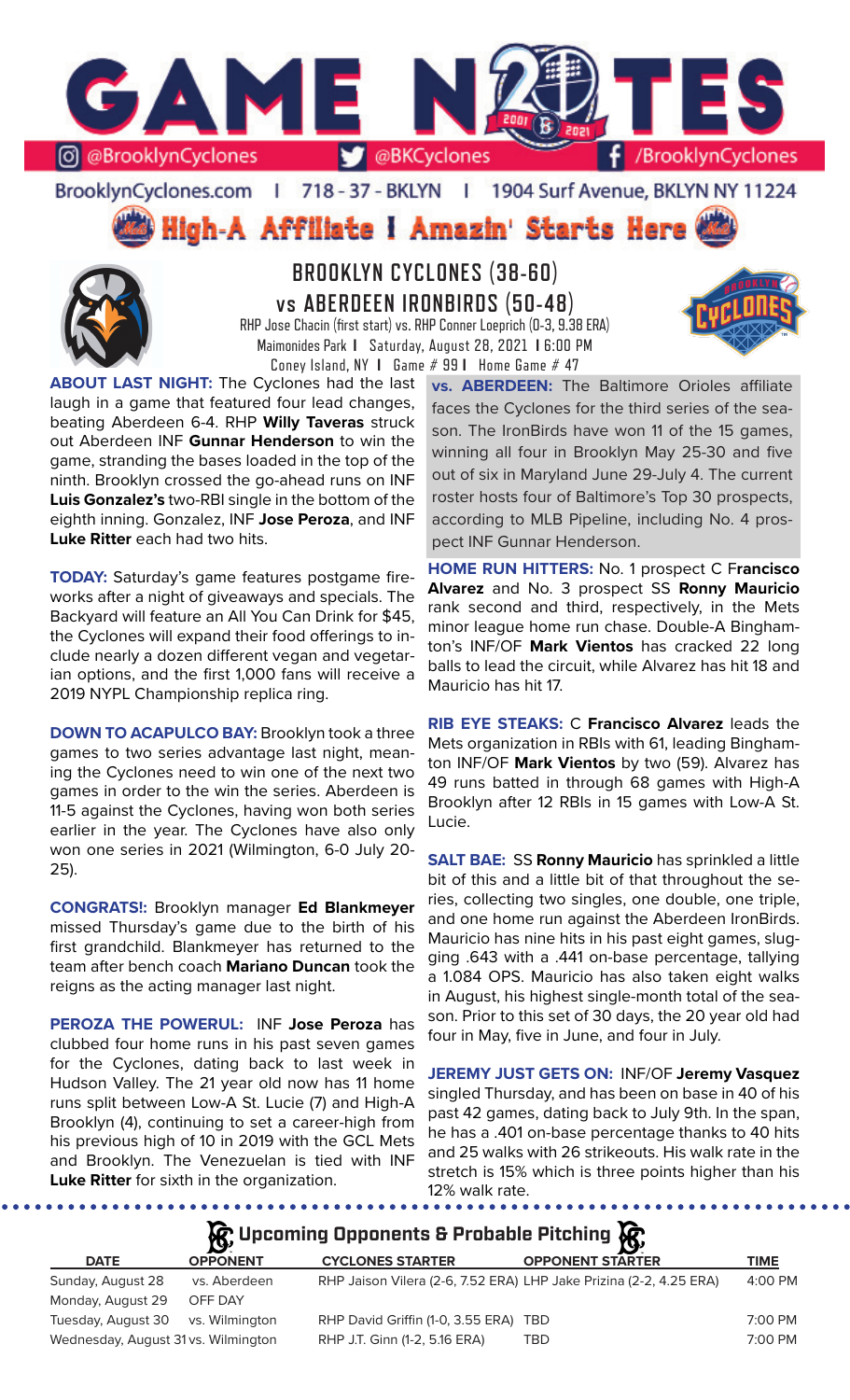| <b>AUGUST 28 VS ABERDEEN</b> | <b>STARTING PITCHER</b>                                         | <b>PAGE 2</b> |
|------------------------------|-----------------------------------------------------------------|---------------|
|                              | <b>JOSE CHACIN</b>                                              | <b>RHP</b>    |
|                              | Height: 6-4<br>Weight: 192                                      |               |
|                              | Date of Birth: March 25, 1997<br>Age: 24                        |               |
|                              | Hometown: Ciudad Bolivar, Venezuela                             |               |
|                              | How Obtained: Signed as a minor league free agent, June 1, 2021 |               |
|                              |                                                                 |               |
|                              |                                                                 |               |

**WELCOME TO THE BIG APPLE:** Jose Chacin makes his Brooklyn Cyclones debut today against the Aberdeen Iron-Birds, affiliate of the Baltimore Orioles. Low-A St. Lucie Mets<br>
DATE OPP DEC IP H R ER

**FIRST CITI SEASON:** Jose signed a minor league deal with  $\frac{87}{7/25}$ the Mets on June 1 of this year after being released by the Los Angeles Dodgers system in minor league spring training.

**ST. LUCIE:** Chacin made five starts with Low-A St. Lucie, 629 posting a 3.86 ERA with 25 strikeouts, eight walks, and four home runs allowed in 28 innings.

**LA GUY:** The Venezuelan signed a deal with the Dodgers coming out of his home country in 2015, playing in the system for six years. Chacin reached Low-A Great Lakes in the Midwest League in 2019 before the pandemic shut down 2020.

| a deal with the Dodgers                     |                      |                                                   |         |                                                |                                                         |          |            |                              |             |                                |
|---------------------------------------------|----------------------|---------------------------------------------------|---------|------------------------------------------------|---------------------------------------------------------|----------|------------|------------------------------|-------------|--------------------------------|
|                                             |                      | K%                                                |         |                                                | BB%                                                     |          |            |                              | <b>HR/9</b> |                                |
| 2015, playing in the sys-                   |                      |                                                   |         |                                                |                                                         |          |            |                              |             |                                |
| _ow-A Great Lakes in the                    |                      |                                                   |         |                                                |                                                         |          |            |                              |             |                                |
| he pandemic shut down                       |                      | BABIP                                             |         |                                                | GB%                                                     |          |            |                              | FIP         |                                |
|                                             |                      |                                                   |         |                                                |                                                         |          |            |                              |             |                                |
|                                             |                      |                                                   |         |                                                |                                                         |          |            |                              |             |                                |
|                                             |                      |                                                   |         |                                                |                                                         |          |            |                              |             |                                |
|                                             |                      |                                                   |         | <b>CHACIN'S SEASON AND CAREER HIGHS</b>        |                                                         |          |            |                              |             |                                |
|                                             |                      | 2021 Season                                       |         |                                                |                                                         |          |            | Career                       |             |                                |
|                                             |                      | 8 (8/1 at Daytona)                                |         |                                                | <b>Strikeouts</b>                                       |          |            | 10 (8/23/19 vs. W. Michigan) |             |                                |
|                                             |                      | None<br>7 (8/1 at Daytona)                        |         |                                                | <b>Double Digit K Games</b><br><b>High Hits, Game</b>   |          |            | 1 (8/23/19 vs. W. Michigan)  |             | 11 (2x,8/18/19 vs South Bend)  |
|                                             |                      | 2 (8/14 at Dunedin)                               |         |                                                | High HR, Game                                           |          |            | 2 (2x, 8/14/21 at Dunedin)   |             |                                |
|                                             |                      | 6 (8/21 at Tampa)                                 |         |                                                | <b>High Runs, Game</b>                                  |          |            | 9 (5/31/18 vs. Great Lakes)  |             |                                |
|                                             |                      | 2 (3x, 8/21 at Tampa)<br>6 IP (3x, vs Palm Beach) |         |                                                | <b>High Walks, Game</b><br><b>Innings Pitched, Game</b> |          |            | 8.0 (6/30/19 at Fort Wayne)  |             | 3 (4x, 6/11/19 at Lake County) |
|                                             |                      | None                                              |         |                                                | <b>Complete Games</b>                                   |          |            | None                         |             |                                |
|                                             |                      | None                                              |         |                                                | <b>Shutouts</b>                                         |          |            | None                         |             |                                |
|                                             |                      |                                                   |         |                                                | <b>CATCHER ERA</b>                                      |          |            |                              |             |                                |
|                                             |                      |                                                   |         |                                                |                                                         |          |            |                              |             |                                |
|                                             |                      | <b>NAME</b>                                       | G       |                                                | ER                                                      |          | <b>INN</b> |                              | <b>ERA</b>  |                                |
|                                             |                      | Alvarez                                           | 38      |                                                | 186                                                     |          | 289.2      |                              | 5.78        |                                |
|                                             |                      | Campos                                            | 3       |                                                | 6                                                       |          | 18         |                              | 1.00        |                                |
|                                             |                      | Gaddis                                            | 6       |                                                | 16                                                      |          | 52         |                              | 2.77        |                                |
|                                             |                      |                                                   |         |                                                |                                                         |          |            |                              |             |                                |
|                                             |                      | Mena                                              | 22      |                                                | 77                                                      |          | 164        |                              | 4.23        |                                |
|                                             |                      | Senger                                            | 9       |                                                | 44                                                      |          | 81         |                              | 4.89        |                                |
|                                             |                      | Uriarte                                           | 21      |                                                | 82                                                      |          | 159.1      |                              | 4.63        |                                |
|                                             |                      |                                                   |         | <b>CYCLONES STARTING PITCHER BREAKDOWN</b>     |                                                         |          |            |                              |             |                                |
|                                             |                      | <b>STARTER</b>                                    |         | GS Quality StartsRun SupportRS/Start BC Record |                                                         |          |            |                              |             |                                |
|                                             |                      | Butto, Jose                                       | 10      | 1                                              |                                                         | 41       |            | 4.1                          |             | $4-6$                          |
|                                             |                      | Ginn, J.T.<br>Grey, Connor                        | 6<br>4  | 1<br>1                                         |                                                         | 25<br>21 |            | 4.2<br>5.2                   |             | $2 - 4$<br>$3-1$               |
|                                             |                      | Griffin, David                                    | 3       | 1                                              |                                                         | 14       |            | 4.7                          |             | $1 - 2$                        |
|                                             |                      | Kisena, Alec                                      | 15      | $\mathbf 0$                                    |                                                         | 71       |            | 4.7                          |             | $5-10$                         |
|                                             |                      | Lasko, Justin                                     | 11      | 6                                              |                                                         | 44       |            | 4.0                          |             | $4 - 7$                        |
|                                             |                      | Morris, Colby                                     | 1       | $\mathbf 0$                                    |                                                         | 4        |            | 4.0                          |             | $0-1$                          |
|                                             |                      | Opp, Cam<br>Parsons, Hunter                       | 13<br>1 | 1<br>$\mathbf 0$                               |                                                         | 46<br>5  |            | 3.5<br>5.0                   |             | $4 - 9$<br>$1 - 0$             |
|                                             |                      | Rennie, Luc                                       | 6       | $\mathbf 0$                                    |                                                         | 23       |            | 3.8                          |             | $3-3$                          |
|                                             |                      | Rojas, Oscar                                      | 4       | $\mathbf 0$                                    |                                                         | 21       |            | 5.3                          |             | $1 - 3$                        |
|                                             |                      | Syndergaard                                       | 1       | $\Omega$                                       |                                                         | 5        |            | 5.0                          |             | $0-1$                          |
|                                             |                      | Vilera, Jaison<br>Walker, Josh                    | 17<br>4 | 0<br>1                                         |                                                         | 91<br>27 |            | 5.4<br>6.8                   |             | $6-11$<br>$3-1$                |
| <b>BROOKLYN CYCLONES PITCHING BREAKDOWN</b> |                      |                                                   |         |                                                |                                                         |          |            |                              |             |                                |
| :R<br>BB<br>ĸ<br>HR                         | <b>AVG</b>           | W-L                                               | ERA     | IP<br>н                                        | R                                                       | ER       | BВ         | κ                            | HR          | <b>AVG</b>                     |
| 453<br>55<br>153<br>62                      | .260<br><b>HOME</b>  | 23-33                                             | 3.84    | 405.0350                                       | 200                                                     | 173      | 164        | 444                          | 31          | .232                           |
| 436<br>27<br>70<br>208                      | <b>ROAD</b><br>.230  | 15-37                                             | 5.42    | 418.2 425                                      | 291                                                     | 252      | 197        | 445                          | 58          | .260                           |
| 89<br>20<br>361<br>889                      | .246<br><b>TOTAL</b> | 38-60                                             | 4.59    | 823.2775                                       | 491                                                     | 420      | 361        | 889                          | 89          | .246                           |

**2021 GAME-BY-GAME**

**DATE OPP DEC IP H R ER BB K HR AVG** 8/21 @ TAM L 4.2 6 6 5 2 3 1 .226 8/14 @ DUN L 5.1 4 4 4 2 5 2 .212 8/8 PMB W 6.0 4 1 1 2 4 1 .215 8/1 @ DBT W 6.0 7 2 2 1 8 0 .227 7/25 BRD W 6.0 3 0 0 1 5 0 .158

**DATE OPP DEC IP H R ER BB K HR AVG** 7/21 AST 2.0 0 0 0 0 3 0 .063 7/14 @ NAT 4.0 1 0 0 1 2 0 .077 7/6 CAR 1.0 0 0 0 0 0 0 .071 7/3 @ AST W 2.0 1 1 1 0 2 1 .091 6/29 @ MRL 1.0 0 0 0 1 2 0 .000

 **FCL Mets (Rookie)** 

## **BULLPEN NOTES**

-RHP Brian Metoyer leads the team with a 34.2% strikeout rate, ranks second with a 0.97 WHIP, and a .203 BABIP. -RHP Willy Taveras ranks second on the team with a 31.9% strikeout rate and first with a 0.92 WHIP and 2.87 FIP.

**W-L ERA IP H R ER BB K HR AVG**

STARTERS 15-39 5.21 440.1 448 284 255 153 453 62 .260 RELIEVERS 23-21 3.99 383.1 327 207 170 208 436 27 .230<br>**TOTAL 38-60 4.59 823.2 775 491 420 361 889 89 .246 TOTAL 38-60 4.59 823.2 775 491 420 361 889 89 .246**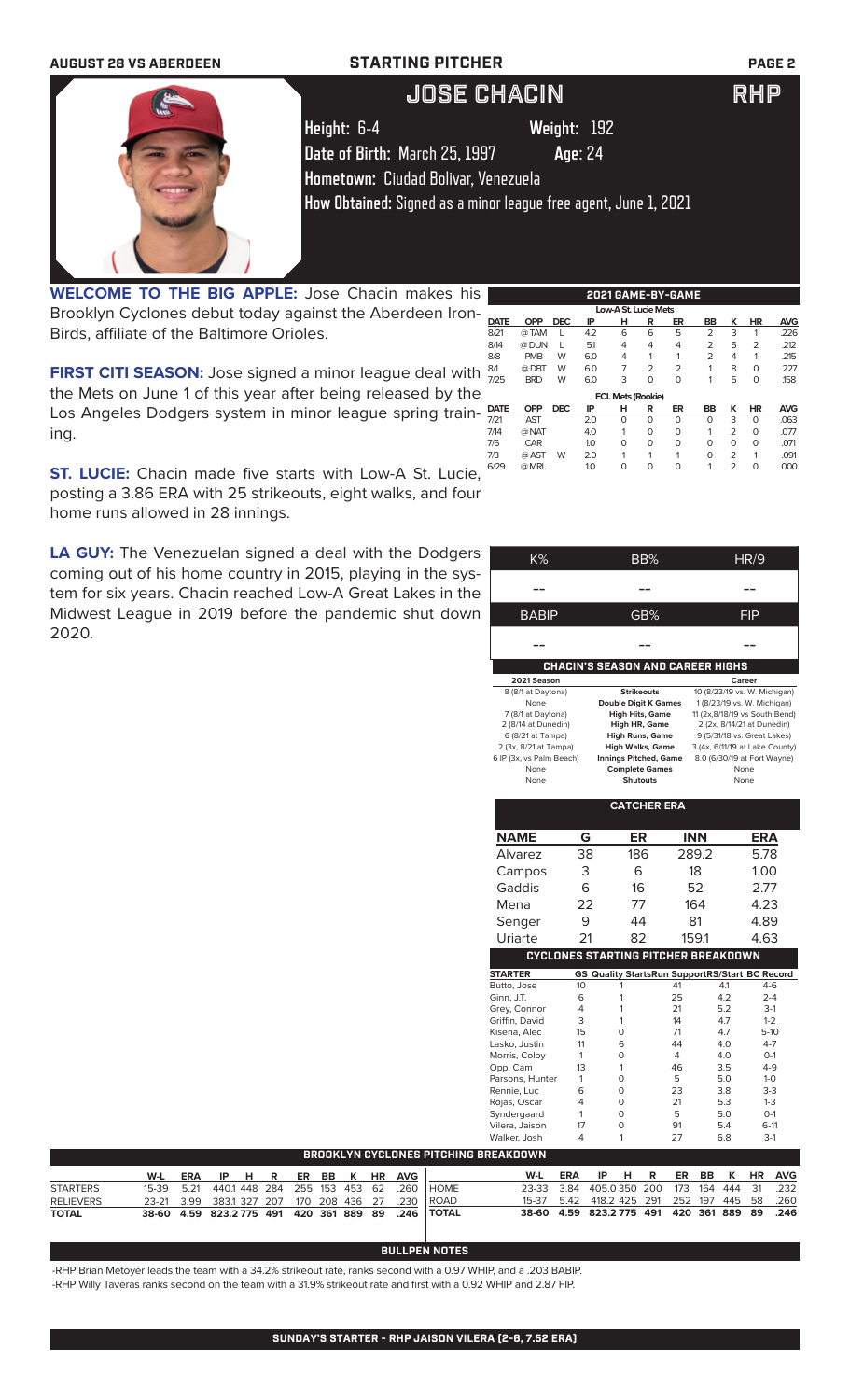| AUGUST 28 VS ABERDEEN |  |  |  |  |  |  |  |  |  |  |  |  |  |  |  |  |  |  |
|-----------------------|--|--|--|--|--|--|--|--|--|--|--|--|--|--|--|--|--|--|
|-----------------------|--|--|--|--|--|--|--|--|--|--|--|--|--|--|--|--|--|--|

| AUGUST 28 VS ABERDEEN                                                                                                                        |                                                                           | <b>BATTING PAGES</b>                                                                                                                                                                                                                                                                                                                                                                                                                                               | <b>PAGE 3</b>                                                                                                                                                                    |
|----------------------------------------------------------------------------------------------------------------------------------------------|---------------------------------------------------------------------------|--------------------------------------------------------------------------------------------------------------------------------------------------------------------------------------------------------------------------------------------------------------------------------------------------------------------------------------------------------------------------------------------------------------------------------------------------------------------|----------------------------------------------------------------------------------------------------------------------------------------------------------------------------------|
| #30 FRANCISCO ALVAREZ - C                                                                                                                    |                                                                           |                                                                                                                                                                                                                                                                                                                                                                                                                                                                    | .239, 16 HR, 49 RBI, .402 wOBA, wRC+ 144                                                                                                                                         |
| Last Game: 1DNP<br><b>RISP:</b> 19-68 (.279)<br><b>Streak:</b> 1 G (1-2)                                                                     | Home: 18-105 (.171)<br><b>Road: 36-121 (.300)</b><br>vs. ABD: 6-38 (.158) | Last HR: 8/18 at Hudson Valley<br>Multi-Hit Games: 13 (8/18 at Hudson Valley)<br>Multi-RBI Games: 14 (8/15 at Wilmington)                                                                                                                                                                                                                                                                                                                                          | Season High, Hits: 3 (3x, 8/10 at WIL)<br>Season High, Runs: 3 (3x, 7/6 at HV)<br>Season High, RBI: 4 (2x, 8/10 at WIL)<br><b>Season High, SB: 1 (4x, 8/24 vs. ABD)</b>          |
| No. 38 prospect in the game according to MLB Pipeline<br>• Non-roster invitee to Mets Spring TrainingSigned with NYM as NDFA on July 2, 2018 |                                                                           | Fiters his fourth year in the Mets organizationCalled up from Low-A St. Lucie on Monday, May 2419 years old, turning 20 on November 19<br>• Ranks as the No. 1 prospect in the Mets system according to both MLB Pipeline and Baseball AmericaRanked as No. 4 catching prospect in baseball and the<br>• Hit .417 (20-48) with five doubles, two home runs, and 12 RBIs in 15 games with St. LucieStruck out seven times and walked 15went 2-for-4 in stolen bases |                                                                                                                                                                                  |
| ZACH ASHFORD - OF<br>#9                                                                                                                      |                                                                           |                                                                                                                                                                                                                                                                                                                                                                                                                                                                    | .237, 1 HR, 15 RBI, .323 wOBA, wRC+ 95                                                                                                                                           |
| Last Game: 0-3, 2 K<br><b>RISP:</b> 16-49 (.327)<br>Streak:                                                                                  | Home: 20-90 (.222)<br><b>Road: 21-83 (.253)</b><br>vs. ABD: 6-35 (.171)   | Last HR: 5/23 vs. Hudson Valley<br>Multi-Hit Games: 8 (8/20 at Hudson Valley)<br>Multi-RBI Games: 3 (7/24 vs. Wilmington)                                                                                                                                                                                                                                                                                                                                          | Season High, Hits: 2 (7x, 8/8 vs. HV)<br>Season High, Runs: 2 (6/6 at JS)<br>Season High, RBI: 2 (3x, 7/24 vs. WIL)<br><b>Season High, SB: 1 (3x, 7/7 at HV)</b>                 |
| • Drafted by the Mets out of Fresno State in the 6th round of the 2019 MLB Draft                                                             |                                                                           | Enters his third year in the Mets organizationCalled up from Low-A St. Lucie on Saturday, May 22<br>• Hit .340 (17-50) in 14 games with the St. Lucie Mets in 2021, collecting three doubles and six walks with a stolen base<br>• Spent his first few games as a pro with Brooklyn in 2019, hitting .136 in 16 games before being sent to the GCL Mets (37 G, .295/2/23/.413)                                                                                     |                                                                                                                                                                                  |
| <b>CODY BOHANEK - INF</b><br>#11                                                                                                             |                                                                           |                                                                                                                                                                                                                                                                                                                                                                                                                                                                    | .188, 5 HR, 17 RBI, .305 wOBA, wRC+ 86                                                                                                                                           |
| Last Game: 1-4, 2B, R<br><b>RISP:</b> 4-41 (.098)<br><b>Streak: 2 G (3-8)</b>                                                                | Home: 15-73 (.205)<br><b>Road: 13-81 (.160)</b><br>vs. ABD: 5-24 (.208)   | Last HR: 8/26 vs. Aberdeen<br>Multi-Hit Games: 4 (6/27 vs. Jersey Shore)<br>Multi-RBI Games: 3 (7/15 vs. Jersey Shore)                                                                                                                                                                                                                                                                                                                                             | Season High, Hits: 3 (5/5 at Asheville)<br>Season High, Runs: 2 (2x, 6/15 at Wil)<br><b>Seaon High, RBI:</b> 2 (4x, 8/26 vs. ABD)<br><b>Season High, SB:</b> 1 (2x, 6/27 vs. JS) |
|                                                                                                                                              |                                                                           | . Enterg his third year in the Mots erganization and his fifth as a professional Traded from Houston to the Mots in January of 2019 along with 3R JD Davis in                                                                                                                                                                                                                                                                                                      |                                                                                                                                                                                  |

- Enters his third year in the Mets organization and his fifth as a professional...Traded from Houston to the Mets in January of 2019 along with 3B J.D. Davis in exchange for OF Ross Adolph, INF Luis Santana, and C Scott Manea
- Returns from Triple-A Syracuse 5/12-6/8, 6/24, 8/6-8/25: 34 G, .191/.351/.292/.643 with four doubles, one triple, one home run, and six RBIs with 17 walks • Broke camp with Brooklyn: 5 G, .313/.500/.500 with a home run a two RBIs before the call up
- Originally drafted by Houston in the 30th round of the 2017 MLB Draft from the University of Illinois-Chicago

| <b>I # 48   OSCAR CAMPOS - C</b> . |                     |                         | .143, O HR, O RBI, .129 wOBA, wRC+ -24  |
|------------------------------------|---------------------|-------------------------|-----------------------------------------|
| Last Game: DNP                     | Home: $1-3$         | Last HR:                | Season High, Hits: 1(8/26 vs. Aberdeen) |
| $RISP: 0-1$                        | Road: $0-4$         | <b>Multi-Hit Games:</b> | Season High, Runs:                      |
| <b>Streak:</b> 1 G (1-1)           | <b>vs. ABD: 1-3</b> | <b>Multi-RBI Games:</b> | Season High, RBI:                       |
|                                    |                     |                         | Season High, SB:                        |

- Signed by the Mets on August 20 from the Tri-City ValleyCats of the Frontier League, hitting .305/.322/.405 in 63 games with 17 doubles, three triples, three HR • Came up through the Houston Astros system since 2014, spending six games in 2019 with Triple-A Round Rock. Spent the majority of the season with Low-A Quad Cities in the Midwest League...elected free agency following the 2020 year.
- Played for Tri-City in the Houston system in 2018, facing the Brooklyn Cyclones in the NY-Penn League going 4-11...Faced current Mets big leaguer RHP Tylor Megill.

|                                     | $\#$ 8 ANTOINE DUPLANTIS - OF |                              |                                                   | .258, 5 HR, 30 RBI, .311 wOBA, wRC+ 90                 |
|-------------------------------------|-------------------------------|------------------------------|---------------------------------------------------|--------------------------------------------------------|
|                                     | <b>Last Game:</b> 1-5, RBI    | <b>Home:</b> 34-160 (.213)   | <b>Last HR:</b> 7/22 vs. Wilmington               | <b>Season High, Hits: 4 (2x, 7/22 vs. WIL)</b>         |
|                                     | <b>RISP:</b> 20-73 (.274)     | <b>Road:</b> 60-200 (.300)   | Multi-Hit Games: 25 (8/21 at Hudson Valley)       | <b>Season High, Runs:</b> 4 (5/16 at Greenville)       |
| <b>Streak:</b> $1 \text{ G } (1-5)$ |                               | <b>vs. ABD:</b> 10-57 (.175) | <b>Multi-RBI Games:</b> 5 (8/6 vs. Hudson Valley) | <b>Season High, RBI:</b> $3$ ( $3x$ , $8/6$ vs. $HV$ ) |
|                                     |                               |                              |                                                   | <b>Season High, SB:</b> 1 (6x, 8/20 at HV)             |

- Enters his third year in the Mets organization ...Spent his draft year with Brooklyn and scored the game-winning run against Lowell in the 2019 NYPL Championship
- Recorded eight outfield assists in 47 games to lead Brooklyn in 2019
- Finished his LSU career with 359 hits, most in school history and second-most in SEC history behind fellow Mets MiLB outfielder Jake Mangum (383 hits)...Never finished a season at LSU hitting lower than .316
- Mets 12th round pick, 2019...Also drafted in the 19th round by Cleveland in 2018...Brother Armond, holds the world record in the pole vault with a height of 6.18m.

| $#7$ NIC GADDIS - C/3B                                                                                                                                       |                   |                                                | .200, 2 HR, 8 RBI, .395 wOBA, wRC+ 134                              |  |  |  |  |
|--------------------------------------------------------------------------------------------------------------------------------------------------------------|-------------------|------------------------------------------------|---------------------------------------------------------------------|--|--|--|--|
| <b>Last Game:</b> 0-2. CS                                                                                                                                    | <b>Home: 1-13</b> | <b>Last HR:</b> 7/24 vs. Wilmington            | <b>Season High, Hits: 2 (8/10 at Wilmington)</b>                    |  |  |  |  |
| <b>RISP:</b> 5-12 $(.417)$                                                                                                                                   | <b>Road: 4-16</b> | <b>Multi-Hit Games: 1 (8/10 at Wilmington)</b> | <b>Season High, Runs:</b> 2 (8/10 at Wilmington)                    |  |  |  |  |
| Streak:                                                                                                                                                      | vs. HV: 0-7       | <b>Multi-RBI Games: 3 (8/15 at Wilmington)</b> | <b>Season High, RBI:</b> 3 (8/10 at Wilmington)<br>Season High, SB: |  |  |  |  |
| • Enters his third year in the Mets organizationReceived from Low-A St. Lucie on Saturday, July 17 when C Juan Uriarte was placed on the temp. inactive list |                   |                                                |                                                                     |  |  |  |  |

- Hit .250 (20-80) with a .421 OBP in 25 games with St. Lucie, hitting three home runs (a career-high) from his two in 2019.
- Returns to Coney Island where he was a member of the 2019 Cyclones for 15 games before being transferred to the GCL Mets.
- Hit a combined .192 across 40 games in 2019 with Brooklyn and the GCL Mets

| . Drafted by the Mets in the 16th round of the 2019 MLB Draft out of Jacksonville State Hails from Trenton, GA. |                                                                                |                                                                                                                                 |                                                                                                                                                                                     |  |  |  |  |
|-----------------------------------------------------------------------------------------------------------------|--------------------------------------------------------------------------------|---------------------------------------------------------------------------------------------------------------------------------|-------------------------------------------------------------------------------------------------------------------------------------------------------------------------------------|--|--|--|--|
| $#10$ LUIS GONZALEZ - INF                                                                                       |                                                                                |                                                                                                                                 | .267, 4 HR, 18 RBI, .310 wOBA, wRC+ 89                                                                                                                                              |  |  |  |  |
| <b>Last Game: 2-3, 2 R, 2 RBI, BB</b><br><b>RISP:</b> 12-41 (.293)<br><b>Streak:</b> 2 G (4-7)                  | <b>Home: 18-63 (.286)</b><br><b>Road: 22-87 (.252)</b><br>vs. ABD: 5-26 (.130) | <b>Last HR:</b> 8/10 at Wilmington<br>Multi-Hit Games: 10 (8/27 vs. Aberdeen)<br><b>Multi-RBI Games: 4 (8/11 at Wilmington)</b> | <b>Season High, Hits: 4 (2x, 8/10 at WIL)</b><br><b>Season High, Runs:</b> 3 (3x 8/10 at WIL)<br><b>Season High, RBI:</b> 2 (5x, 8/27 vs. ABD)<br>Season High, SB: 1 (7/22 vs. WIL) |  |  |  |  |
|                                                                                                                 |                                                                                | • Enters his first season in the Mets organization, signing a minor league deal with New York on May 30, 2021.                  |                                                                                                                                                                                     |  |  |  |  |

- 
- Played three games with Low-A St. Lucie, going 3-12 with a double.
- Spent seven seasons in the Cincinnati farm system, reaching as high as Triple-A Louisville in 2019. • Career .253 hitter in 587 games and 2,151 at-bats with Cincinnati and New York farm systems.
- Signed with the Reds in September of 2012.

| # 2 RONNY MAURICIO - INF        |                              |                                                | .239, 17 HR, 57 RBI, .316 wOBA, wRC+ 93        |
|---------------------------------|------------------------------|------------------------------------------------|------------------------------------------------|
| <b>Last Game:</b> 1-4. $R$      | <b>Home:</b> 32-153 (.209)   | Last HR: 8/24 vs. Aberdeen                     | <b>Season High, Hits: 3 (5x, 8/24 vs. ABD)</b> |
| <b>RISP:</b> $24-95$ ( $.253$ ) | <b>Road:</b> 53-196 (.270)   | <b>Multi-Hit Games: 22 (8/24 vs. Aberdeen)</b> | <b>Season High, Runs: 3 (2x 7/27 vs. ABD)</b>  |
| <b>Streak:</b> 2 G (3-9)        | <b>vs. ABD:</b> 10-41 (.244) | <b>Multi-RBI Games: 16 (8/24 vs. Aberdeen)</b> | <b>Season High, RBI:</b> 4 (3x, 8/25 vs. ABD)  |
|                                 |                              |                                                | <b>Season High, SB: 2 (6/27 vs. JS)</b>        |

• Enters his fifth year in the Mets organization...Rated as the No. 2 prospect in the Mets system and the No. 58 prospect in baseball according to *MLB Pipeline* • Non-roster invitee to Spring Training for the third consecutive season...Spent 2020 at the Mets Alternate Site and had one at-bat with the Tigres del Licey in the Dominican Winter League

• Named a South Atlantic League mid-season All-Star with Columbia (A) in 2019

• Won the 2018 GCL Mets Sterling Award, given to the team's most valuable player...Signed with the Mets as a 16-year-old on July 2, 2017.

## **Last Game:** DNP **Home:** 1-15 **Last HR: Season High, Hits:** 2 (8/10 at WIL) **RISP:** 4-13 (.308) **Road:** 6-23 **Multi-Hit Games:** 1 (8/10 at Wilmington) **Season High, Runs:** 1 (2x, 8/10 at WIL) **# 14 TANNER MURPHY - OF .184, 0 HR, 3 RBI, .287 wOBA, wRC+ 68**

**Streak: vs. ABD:** 0-6 **Multi-RBI Games:** 1 (8/10 at Wilmington) **Season High, RBI:** 2 (8/10 at WIL) **Season High, SB:** 1 (8/21 at WIL)

- Enters his third year in the Mets organization...promoted from Low-A St. Lucie on Friday, August 6
- Played 25 games (four with FCL Mets) and 21 with Low-A St. Lucie, hitting a combined .195 with a .316 OBP, hitting three home runs and driving in 14 runs • Spent his first professional season with the Rookie-level Kingsport Mets in the Appalachian League, hitting. 201 in 40 games
- Drafted by the Mets in the 18th round of the 2019 MLB Draft out of the University of North Florida...Born and raised in Memphis, TN.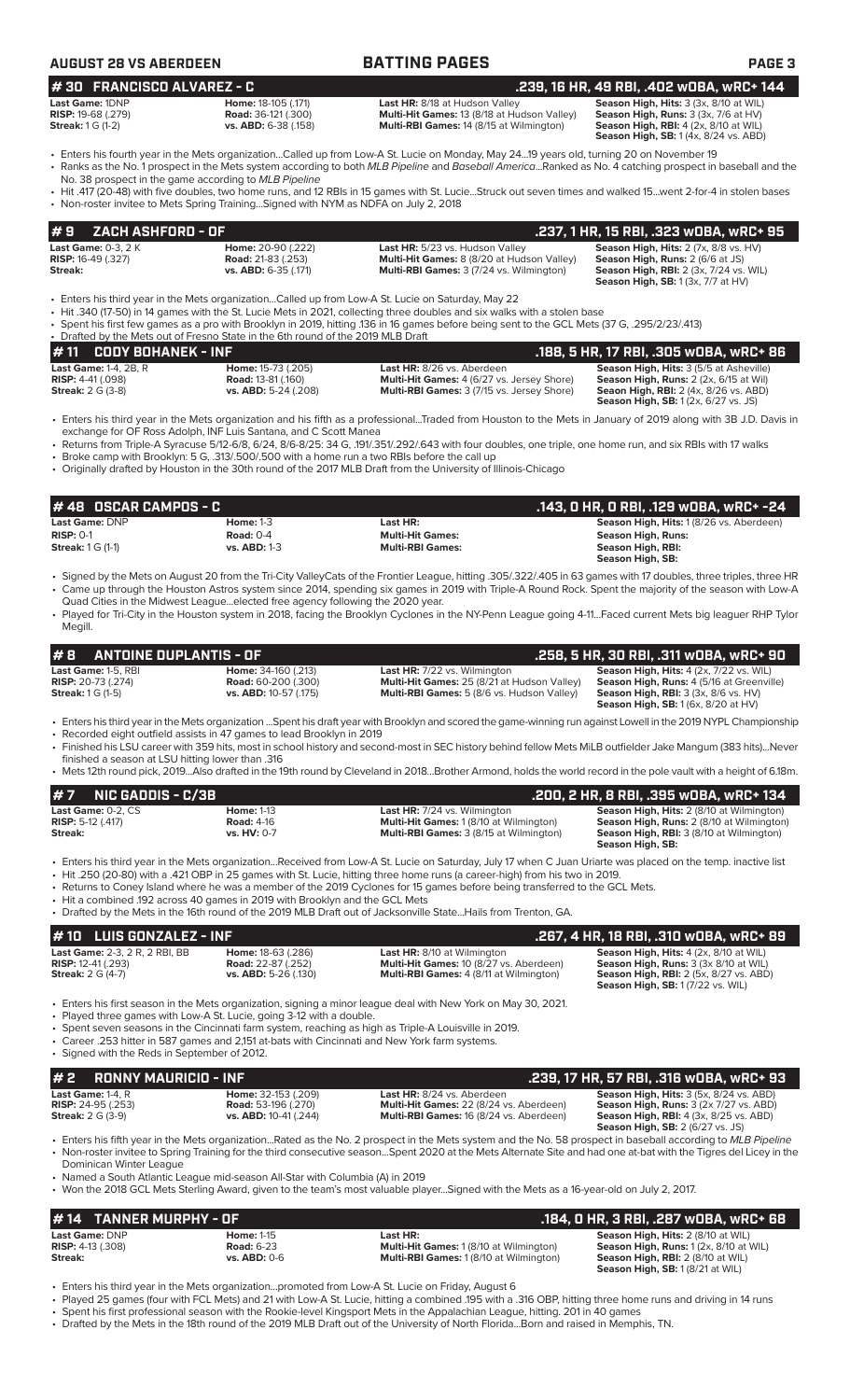| <b>AUGUST 28 VS ABERDEEN</b>                                                    |                                                                                                                                                                                                                                                                | <b>BATTING PAGES</b>                                                                                                                                                                                                                                                                                                                                                                                                                                                                                                       | <b>PAGE 4</b>                                                                                                                                                           |
|---------------------------------------------------------------------------------|----------------------------------------------------------------------------------------------------------------------------------------------------------------------------------------------------------------------------------------------------------------|----------------------------------------------------------------------------------------------------------------------------------------------------------------------------------------------------------------------------------------------------------------------------------------------------------------------------------------------------------------------------------------------------------------------------------------------------------------------------------------------------------------------------|-------------------------------------------------------------------------------------------------------------------------------------------------------------------------|
| # 22 JAYLEN PALMER - INF/OF                                                     |                                                                                                                                                                                                                                                                |                                                                                                                                                                                                                                                                                                                                                                                                                                                                                                                            | .213, 1 HR, 8 RBI, .356 wOBA, wRC+ 110                                                                                                                                  |
| Last Game: 0-4<br>RISP: 3-21 (.143)<br>Streak:                                  | Home: 5-28 (.179)<br><b>Road: 11-43 (.256)</b><br>vs. ABD: 4-18                                                                                                                                                                                                | Last HR: 8/25 vs. Aberdeen G1<br>Multi-Hit Games: 2 (8/13 at Wilmington)<br>Multi-RBI Games: 3 (8/18 at Hudson Valley)                                                                                                                                                                                                                                                                                                                                                                                                     | Season High, Hits: 3 (8/13 at WIL)<br>Season High, Runs: 2 (3x, 8/24 vs. ABD)<br>Season High, RBI: 3 (8/18 at HV)<br>Season High, SB: 1 (4x, 8/18 at HV)                |
|                                                                                 | • Lowered his strikeout rate from 40% in 2019 with Kingsport to 28% with St. Lucie.                                                                                                                                                                            | • Enters his fourth year in the Mets organizationNo. 11 prospect in the Mets system, according to MLB PipelinePromoted to High-A Brooklyn on 8/3.<br>• Stole 23 bases for Low-A St. Lucie (departs the league as the third-highest total in Low-A Southeast).<br>• Hit .276/.378/.386 across 66 games with St. Lucie in 2021, collecting 13 doubles, four triples, and two home runs with 24 RBIs.<br>• Drafted in the 22nd round of the 2018 MLB Draft out of Holy Cross (NY) High School in Flushing\$200K signing bonus |                                                                                                                                                                         |
| #4<br><b>JOSE PEROZA - INF</b>                                                  |                                                                                                                                                                                                                                                                |                                                                                                                                                                                                                                                                                                                                                                                                                                                                                                                            | .277, 2 HR, 5 RBI, .397 wOBA, wRC+ 135                                                                                                                                  |
| Last Game: 2-3, R, BB<br><b>RISP: 3-16 (.188)</b><br><b>Streak: 1 G (2-3)</b>   | <b>Home: 8-25</b><br><b>Road: 10-40 (.250)</b><br>vs. ABD: 4-8                                                                                                                                                                                                 | Last HR: 8/24 vs. Aberdeen<br>Multi-Hit Games: 5 (8/27 vs. Aberdeen)<br>Multi-RBI Games: 3 (8/24 vs. Aberdeen)                                                                                                                                                                                                                                                                                                                                                                                                             | Season High, Hits: 2 (6x, 8/27 vs. ABD)<br>Season High, Runs: 2 (8/18 at HV)<br><b>Season High, RBI: 3 (2x, 8/24 vs. ABD)</b><br><b>Season High, SB:</b>                |
|                                                                                 | • Hit .274 with seven home runs and 47 RBIs across 64 games with Low-A St. Lucie this season.<br>• Part of Brooklyn's 2019 New York-Penn League Championship Team.<br>• Signed as non-drafted international free agent signing on July 2, 2016 from Venezuela. | • Enters his sixth year in the Mets organizationpromoted to Brooklyn on 8/3 from Low-A St. Lucie.<br>• 2021 marks his first full-season assignment after short season assignments with GCL Mets and the NYPL.                                                                                                                                                                                                                                                                                                              |                                                                                                                                                                         |
| #19<br><b>LUKE RITTER - INF</b>                                                 |                                                                                                                                                                                                                                                                |                                                                                                                                                                                                                                                                                                                                                                                                                                                                                                                            | .245, 11 HR, 37 RBI, .335 wOBA, wRC+ 106                                                                                                                                |
| Last Game: 2-4, RBI, R<br><b>RISP:</b> 12-55 (.218)<br><b>Streak: 1 G (2-4)</b> | Home: 14-75 (.187)<br>Road: 34-118 (.288)<br>vs. ABD: 16-45 (.356)                                                                                                                                                                                             | Last HR: 7/6 at Hudson Valley<br>Multi-Hit Games: 13 (8/27 vs. Aberdeen)<br>Multi-RBI Games: 9 (8/19 at Hudson Valley)                                                                                                                                                                                                                                                                                                                                                                                                     | Season High, Hits: 3 (5/11 at Greenville)<br>Season High, Runs: 2 (3x, 7/6 at HV)<br>Season High, RBI: 6 (6/20 at Wilmington)<br>Season High, SB: 1(5/12 at Greenville) |
|                                                                                 | • Led Brooklyn in 2019 in games played (68), runs (39), doubles (15), and walks (33)<br>• Played linebacker at Rockhurst High School and set the school record with 184 tackles.                                                                               | Enters his third year in the Mets organizationWon a New York-Penn League title with Brooklyn in 2019<br>• Missed 32 games with a broken bone in his left handWent on the IL after July 7 when he suffered the injury mid-game at Hudson Valley<br>• Mets 7th-round pick in 2019 from Wichita StateAlso drafted by the Minnesota Twins in the 37th round of the 2018 MLB Draft                                                                                                                                              |                                                                                                                                                                         |
| #45 JOE SUOZZI - OF                                                             |                                                                                                                                                                                                                                                                |                                                                                                                                                                                                                                                                                                                                                                                                                                                                                                                            | .222, 1 HR, 6 RBI, .358 wOBA, wRC+ 111                                                                                                                                  |

| Last Game: DNP             | <b>Home:</b> 5-26 | <b>Last HR:</b> 7/16 vs. Jersey Shore            | <b>Season High, Hits: 2 (7/28 at JS)</b>    |
|----------------------------|-------------------|--------------------------------------------------|---------------------------------------------|
| <b>RISP:</b> $4-17$ (.235) | <b>Road: 3-10</b> | <b>Multi-Hit Games: 1(7/28 at Jersey Shore)</b>  | <b>Season High, Runs:</b> 2 (7/27 at JS)    |
| Streak:                    | $vs.$ ABD: $0-2$  | <b>Multi-RBI Games: 2 (8/5 vs. Jersey Shore)</b> | <b>Season High, RBI:</b> 2 (2x, 8/5 vs. HV) |
|                            |                   |                                                  | Season High, SB:                            |

- Enters his third year in the Mets organization...received from Low-A St. Lucie on July 13
- Hit .292 with a .372 on-base percentage in 30 games with the Mets...posted a wRC+112, hitting four doubles and two home runs
- Signed by the Mets on June 15, 2020 out of Boston College
- Attended Chaminade High School in Mineola, NY • His father, Tom Suozzi, is the former Nassau County Executive and current U.S. House of Representatives member of NY's 3rd district (Nassau, Suffolk, Queens)

| l# 12 JEREMY VASOUEZ - INF . |                           |                                                | , 273, 7 HR, 28 RBI, .371 wOBA, wRC+ 129. "   |
|------------------------------|---------------------------|------------------------------------------------|-----------------------------------------------|
| <b>Last Game: DNP</b>        | <b>Home: 24-81 (.296)</b> | <b>Last HR: 8/18 at Hudson Valley</b>          | Season High, Hits: 2 (7x, 8/8 vs. HV)         |
| <b>RISP:</b> 11-39 (.282)    | <b>Road:</b> 20-81 (.250) | <b>Multi-Hit Games:</b> 9 (8/15 at Wilmington) | Season High, Runs: 2 (3X 8/7 vs. HV)          |
| <b>Streak:</b> 2 G (2-7)     | vs. ABD: 5-21 (.238)      | Multi-RBI Games: 7 (8/21 at Hudson Valley)     | <b>Season High, RBI: 3 (2x, 7/24 vs. WIL)</b> |
|                              |                           |                                                | <b>Season High, SB: 1 (7/2 at ABD)</b>        |

- Enters his fifth season in the Mets organization...Received from Double-A Binghamton on June 22
- Played 32 games with the RumblePonies this season, hitting .171 (18-105) with one double, one home run, and 11 RBIs.
- Played with Brooklyn in 2017, hitting .225 with one home run and eight RBIs in 31 games.
- Drafted by the Mets in the 28th round of the 2017 MLB Draft from Nova Southeastern in his home state of Florida...Is from Palm City, FL.

|      |                   |                         |           | Hardest Hit Balls - 2021 (not all games listed- from available Trackman data) |      |                                   |                         |           |                        |
|------|-------------------|-------------------------|-----------|-------------------------------------------------------------------------------|------|-----------------------------------|-------------------------|-----------|------------------------|
| Date | Player            | <b>Opponent</b>         | Exit Velo | Result                                                                        | 6/15 | Francisco Alvarez                 | at Wilmington           | 109.2     | Single                 |
| 8/12 | Francisco Alvarez | at Wilmington           | 112.8     | <b>Home Run</b>                                                               | Date | Plaver                            | <b>Opponent</b>         | Exit Velo | Result                 |
| 6/12 | Francisco Alvarez | vs. Hudson Valley 112.5 |           | Double                                                                        | 6/1  | Francisco Alvarez at Jersey Shore |                         | 109.0     | Home Run               |
| 6/11 | Brett Baty        | vs. Hudson Valley 111.2 |           | Ground Out                                                                    | 5/25 | Francisco Alvarez                 | vs. Aberdeen            | 109       | Single                 |
| 6/29 | Ronny Mauricio    | at Aberdeen             | 110.4     | Single                                                                        | 8/6  | Ronny Mauricio                    | vs. Hudson Valley 108.7 |           | <b>Home Rune</b>       |
| 8/21 | Francisco Alvarez | at Hudson Vallev        | 110.3     | Ground Out                                                                    | 6/5  | <b>Francisco Alvarez</b>          | at Jersey Shore         | 108.7     | <b>Ground Ball Out</b> |
| 8/12 | Ronny Mauricio    | at Wilmington           | 109.9     | Line Out                                                                      | 6/2  | Francisco Alvarez                 | at Jersev Shore         | 108.7     | Single                 |
| 7/3  | Luis Gonzalez     | at Aberdeen             | 109.9     | Ground Out                                                                    | 7/13 | Brett Baty                        | at Hudson Vallev        | 108.7     | Sinale                 |
| 6/1  | Adrian Hernandez  | at Jersev Shore         | 109.8     | <b>Home Run</b>                                                               | 7/22 | Ronny Mauricio                    | vs. Wilminaton          | 108.1     | Home Run               |
| 6/6  | Francisco Alvarez | at Jersey Shore         | 109.7     | Single                                                                        | 8/6  | Francisco Alvarez                 | vs. Hudson Valley 107.7 |           | <b>Ground Ball Out</b> |
| 6/1  | Ronny Mauricio    | at Jersev Shore         | 109.6     | Triple                                                                        | 6/16 | Ronny Mauricio                    | at Wilmington           | 107.5     | Home Run               |
| 6/22 | Brett Baty        | vs. Jersey Shore 109.2  |           | Double                                                                        | 8/20 | Ronny Mauricio                    | at Hudson Vallev        | 107.4     | <b>Ground Ball Out</b> |

# **Recent Home Run Chart**

| Date                                       | Player                   | <b>Opponent</b>                   | Exit Velo Launch Angle | Distance  | 8/15 | Francisco Alvarez        | at Wilmington             |      |         |
|--------------------------------------------|--------------------------|-----------------------------------|------------------------|-----------|------|--------------------------|---------------------------|------|---------|
| 7/30                                       | Ronny Mauricio           | at Jersey Shore                   |                        |           | 8/18 | <b>Francisco Alvarez</b> | at Hudson Valley          |      |         |
| 7/31                                       | Francisco Alvarez        | at Jersev Shore                   |                        |           |      | Jose Peroza              | at Hudson Valley          |      |         |
|                                            |                          | Francisco Alvarez at Jersey Shore |                        |           |      | Jeremy Vasquez           | at Hudson Valley          |      |         |
| 8/7                                        | Ronny Mauricio           | vs. Hudson Valley 108.7           | 21                     | 371ft ft. | 8/19 | Jose Peroza              | at Hudson Valley          |      |         |
| 8/8                                        | Francisco Alvarez        | vs. Hudson Vallev                 |                        |           |      | Ronny Mauricio           | at Hudson Vallev          |      |         |
|                                            | Jeremy Vasquez           | vs. Hudson Valley93.6 mph         | 33.6                   | 341 ft.   | 8/21 | Jose Peroza              | at Hudson Valley102.7 mph | 29.9 | 394 ft. |
|                                            | Jeremy Vasquez           | vs. Hudson Valley101.1 mph        | 29.2                   | 405 ft.   | 8/24 | Ronny Mauricio           | vs. Aberdeen<br>93.8 mph  | 35.9 | 343 ft. |
| $\begin{array}{c} 8/9 \\ 8/10 \end{array}$ | Francisco Alvarez        | at Wilmington 112.8 mph           | 27.2                   | 416 ft.   |      | Jose Peroza              | vs. Aberdeen<br>104.1 mph | 45.8 | 344 ft. |
|                                            | Nic Gaddis               | at Wilmington 97.5 mph            | 27.8                   | 388 ft.   | 8/25 | Jaylen Palmer            | vs. Aberdeen              |      |         |
|                                            | Luis Gonzalez            | at Wilmington 102.6 mph           | 31.1                   | 442 ft.   | 8/26 | Cody Bohanek             | vs. Aberdeen<br>$101$ mph | 27   | 335 ft. |
| 8/12                                       | <b>Francisco Alvarez</b> | at Wilmington 101.5 mph           | 26.9                   | 398 ft.   |      |                          |                           |      |         |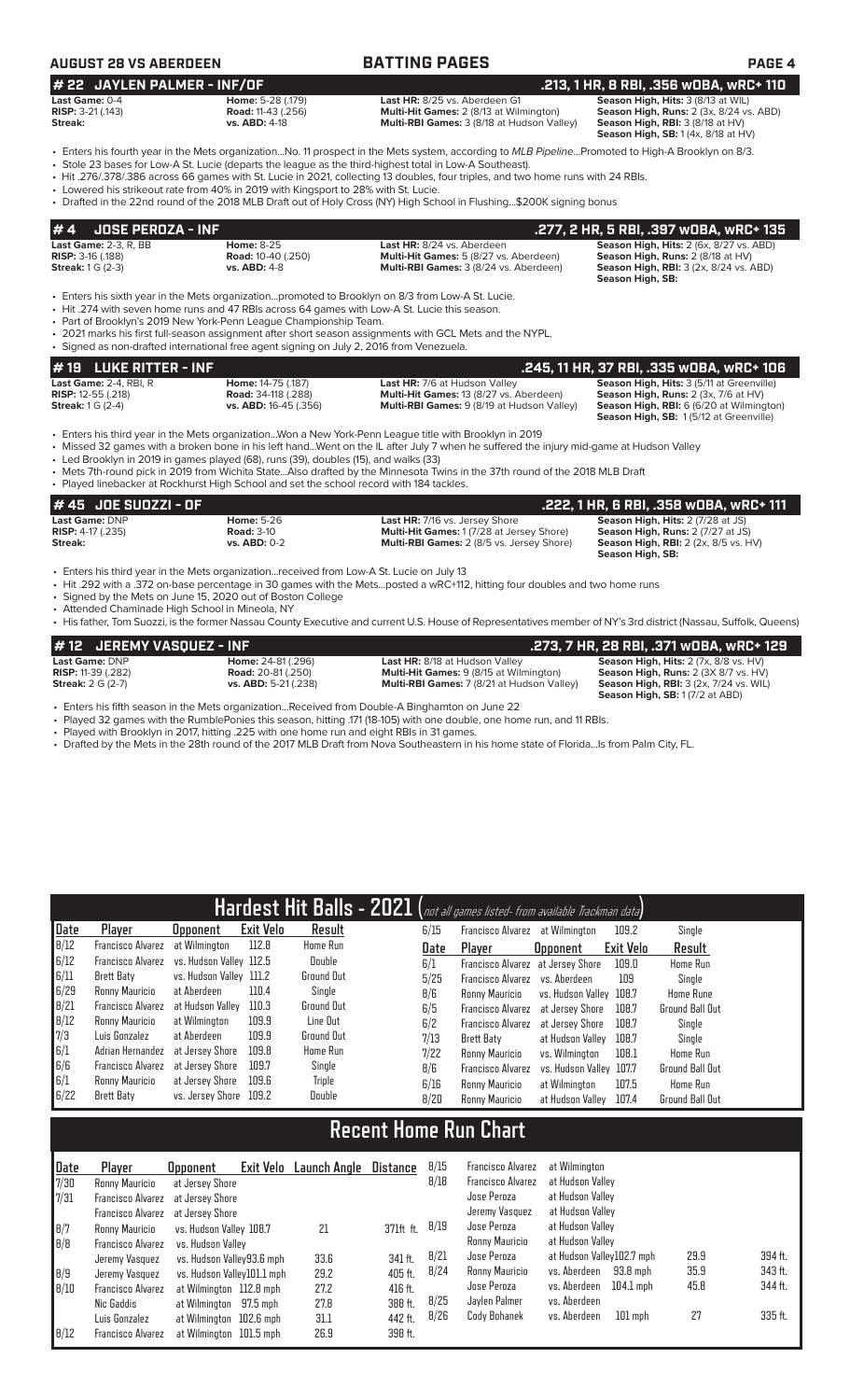| #46                                                              | <b>JOSH HEJKA - RHP</b>                                                                                                                       | 19.1 K%, 5.4 BB%, 3.47 ERA, 22 G                                                                  |          |
|------------------------------------------------------------------|-----------------------------------------------------------------------------------------------------------------------------------------------|---------------------------------------------------------------------------------------------------|----------|
| Last App: 8/27 vs. ABD Last Loss:<br>Leadoff: 14-40              | <b>Inherited Runners/Stranded: 22/12</b>                                                                                                      | <b>SV/OP (Last):</b> 1/2 (7/20 vs. WIL)                                                           | Holds: 2 |
|                                                                  |                                                                                                                                               | - Returns to Brooklyn after spending time with Binghamton (6/3-6/9) and Syracuse (6/10-6/18).     |          |
|                                                                  |                                                                                                                                               | Enters his third year in the Mets organizationWon a 2019 NYPL title with Brooklyn, splitting time |          |
| with the Cyclones and Kingsport Mets                             |                                                                                                                                               |                                                                                                   |          |
|                                                                  |                                                                                                                                               | Signed as a minor league free agent in mid-summer after pitching in six games with the Westside • |          |
|                                                                  | Wolly Mammoths in the United Shore Baseball League<br>• Pitched all four years at Johns Hopkins, switching to submarine later in his career.  |                                                                                                   |          |
| #5                                                               | <b>BRIAN METOYER - RHP</b>                                                                                                                    | 34.2 K%, 13.3 BB%, 2.40 ERA, 19 G                                                                 |          |
| Last App: 8/25 vs. ABD Last Loss:                                | 8/25 vs. ABD                                                                                                                                  | <b>SV/OP (Last):</b> 1/1 (6/3 at JS)                                                              | Holds:   |
|                                                                  | Leadoff: 5-23, 3 BB, HBPInherited Runners/Stranded: 8/7                                                                                       |                                                                                                   |          |
|                                                                  |                                                                                                                                               | Enters his fourth year in the Mets orgWon a New York Penn League title with Brooklyn in 2019      |          |
|                                                                  |                                                                                                                                               | · Struck out 40 batters over 28.2 innings with BrooklynSpent his first professional season with   |          |
| GCL Mets and Kingsport Mets                                      |                                                                                                                                               |                                                                                                   |          |
| drafted by a MLB team in school history                          |                                                                                                                                               | • Joins Ronnie Robbins (30th, 1981 - Toronto) as the only two LSU-Alexandria Generals to be       |          |
|                                                                  | • Native of Natchitoches (NACK-ah-tish), the oldest city in Louisiana (est. 1714).                                                            |                                                                                                   |          |
| #43                                                              | <b>BRYCE MONTES DE OCA - RHP</b>                                                                                                              | 27.8 K%, 19.5 BB%, 4.40 ERA, 23 G                                                                 |          |
|                                                                  | Last App: 8/25 vs. ABD Last Loss: 7/6 at HV                                                                                                   | <b>SV/OP (Last):</b> 5/5 (8/25 vs. ABD)                                                           | Holds: 1 |
| Leadoff: 5-20, 5 BB                                              | <b>Inherited Runners/Stranded: 8/8</b>                                                                                                        |                                                                                                   |          |
|                                                                  |                                                                                                                                               | • Enters his fourth year in the Mets orgHas not pitched as a professional due to injuries         |          |
|                                                                  |                                                                                                                                               | • Underwent Tommy John surgery as a high school junior and missed 2016 after having ulnar         |          |
| nerve transposition                                              |                                                                                                                                               |                                                                                                   |          |
|                                                                  | White Sox in the 14th round of the 2015 MLB Draft.                                                                                            | • Previously drafted by Washington in the 15th round of the 2017 MLB Draft and by the Chicago     |          |
|                                                                  |                                                                                                                                               |                                                                                                   |          |
| #38                                                              | <b>COLBY MORRIS - RHP</b>                                                                                                                     | 27.2 K%, 9.8 BB%, 3.60 ERA, 21 G                                                                  | Holds:   |
|                                                                  | Last App: 8/25 vs. ABD Last Loss: 8/17 at Hudson Valley<br>Leadoff: 8-27, 3B, 3 BB, 4 HBP Inherited Runners/Stranded: 9/4                     | SV/OP (Last):                                                                                     |          |
|                                                                  |                                                                                                                                               | • Enters his first season in the Mets organizationcalled up from Low-A St. Lucie on May 20        |          |
|                                                                  | • Made four scoreless appearances in relief for the St. Lucie Mets to being 2021                                                              |                                                                                                   |          |
|                                                                  | • Minor League free agent signingpitched at Middlebury in Vermont                                                                             |                                                                                                   |          |
| #9                                                               | <b>CONNER O'NEIL - RHP</b>                                                                                                                    | 20.2 K%, 10.9 BB%, 8.03 ERA, 16 G                                                                 |          |
|                                                                  | Last App: 8/26 vs. ABD Last Loss: 8/19 at Hudson Valley                                                                                       | SV/OP (Last):                                                                                     | Holds: 1 |
|                                                                  | Leadoff: 9-24, 2 HR, 3B, 2B Inherited Runners/Stranded: 8/3                                                                                   |                                                                                                   |          |
|                                                                  | • Has not pitched in 2021Last pitched for Advanced-A St. Lucie in 2019                                                                        | • Enters his fifth year in the Mets organizationreceived from Double-A Binghamton on 6/20         |          |
|                                                                  | • Spent his first professional season with Brooklyn in 2017, pitching 19 times in relief                                                      |                                                                                                   |          |
|                                                                  |                                                                                                                                               | • Drafted by the Mets in the 7th round of the 2017 MLB Draft from Cal State-Northridge            |          |
|                                                                  |                                                                                                                                               |                                                                                                   |          |
| # 26<br>Last App: 8/26 vs. ABD Last Loss:                        | <b>MICHEL OTANEZ - RHP</b>                                                                                                                    | 30.1 K%, 23.1 BB%, 4.68 ERA, 29 G<br><b>SV/OP (Last): 0/2 (BS vs. JS)</b>                         | Holds: 3 |
| Leadoff: 5-25                                                    | Inherited Runners/Stranded: 15/5                                                                                                              |                                                                                                   |          |
|                                                                  |                                                                                                                                               | . Enters his sixth year in the Mets orgNo. 26 prospect in the system according to MLB Pipeline    |          |
|                                                                  | • Returns to Brooklyn for the second assignment in a row                                                                                      |                                                                                                   |          |
|                                                                  |                                                                                                                                               | • Pitched with the Cyclones and won an NYPL title in 2019 and also spent time with Kingsport      |          |
|                                                                  |                                                                                                                                               | • Missed 2017 due to injuryStruck out 21 batters in 21.1 innings with the DSL Mets1 in 2016.      |          |
| #44                                                              | <b>HUNTER PARSONS - RHP</b>                                                                                                                   | 26.5 K%, 13.3 BB%, 4.69 ERA, 19 G                                                                 |          |
| Last App: 8/26 vs. ABD Last Loss:                                |                                                                                                                                               | SV/OP (Last):                                                                                     | Holds: 1 |
| Leadoff: 6-23, 3 BB                                              | <b>Inherited Runners/Stranded: 11/7</b>                                                                                                       |                                                                                                   |          |
|                                                                  | • Enters his third year in the Mets orgCalled up from Low-A St. Lucie on May 20                                                               | • Made four relief appearances with the Mets (A-), striking out 18 in 10 innings (45% K rate).    |          |
|                                                                  | • Pitched with the Cyclones and won an NYPL title in 2019                                                                                     |                                                                                                   |          |
|                                                                  |                                                                                                                                               |                                                                                                   |          |
| #50                                                              | <b>EVY RUIBAL - RHP</b>                                                                                                                       | 23.0 K%, 18.9 BB% 6.46 ERA, 13 G                                                                  |          |
|                                                                  | Last App: 8/24 vs. ABD Last Loss: 8/19 at HV                                                                                                  | SV/OP (Last):<br>Holds: 1                                                                         |          |
|                                                                  | Leadoff: 3-10, 2B, 2 BB Inherited Runners/Stranded: 9/7                                                                                       |                                                                                                   |          |
|                                                                  |                                                                                                                                               | · Signed to a minor league deal on June 27 from the Florence Y'alls (Frontier League)             |          |
|                                                                  |                                                                                                                                               | • Pitched in the Dodgers system from 2015-2018, reaching High-A Rancho Cucamonga                  |          |
|                                                                  | • Drafted by the Dodgers in the 16th round of the 2017 MLB Draft from Notre Dame<br>• From Milburn, New Jersey, attending Milburn High School |                                                                                                   |          |
|                                                                  |                                                                                                                                               |                                                                                                   |          |
| #35                                                              | <b>WILLY TAVERAS - RHP</b>                                                                                                                    | 34.1 K%, 3.7 BB% 2.62 ERA, 10 G<br><b>SV/OP (Last):</b> 2/3 (8/24 vs. ABD) <b>Holds:</b>          |          |
| Last App: 8/27 vs. ABD Last Loss:<br><b>Leadoff:</b> 2-1, K, HBP | <b>Inherited Runners/Stranded: 3/3</b>                                                                                                        |                                                                                                   |          |
|                                                                  |                                                                                                                                               | • Received from Low-A St. Lucie on Friday, July 16 in a move that sent LHP Andrew Edwards to      |          |
|                                                                  |                                                                                                                                               |                                                                                                   |          |

Double-A Binghamton • Pitched in 18 games with St. Lucie, posting a 36% strikeout rate (best in career) and a 2.1%

walk rate (lowest of career)

• Struggled in Low-A Columbia in 2019, allowing a 4.56 FIP...2021 FIP is 2.49

• 23 years old from Villa Isabela in the Dominican Republic...Signed by Mets June 1, 2016

|              | <u>LAST</u>     |            | ' FIVE APPEARANCES         |        |        |        |                |                |                  |
|--------------|-----------------|------------|----------------------------|--------|--------|--------|----------------|----------------|------------------|
|              |                 |            | <b>JOSH HEJKA</b>          |        |        |        |                |                |                  |
| DATE         | OPP             | <b>DEC</b> | IP                         | Н      | R      | ER     | <b>BB</b>      | Κ              | <b>HR</b>        |
| 8/5          | vs. HV          | BS         | 0.2                        | 3      | 1      | 1      | 0              | 1              | 0                |
| 8/7<br>8/11  | vs. HV          | <b>BS</b>  | 2.0                        | 4<br>7 | 2<br>4 | 1<br>4 | 0              | 2<br>2         | 0                |
| 8/15         | @ WIL           |            | 2.1                        | 4      | 1      | 1      | 1              |                | 0                |
|              | @ WIL           |            | 2.0<br>2.1                 | 2      | 1      | 1      | 1<br>2         | 2              | 0<br>0           |
| 8/18<br>8/24 | @ HV<br>vs. ABD |            | 2.2                        | 2      | 0      | 0      | 0              | 3<br>2         | 0                |
|              |                 |            |                            |        |        |        |                |                |                  |
|              |                 |            | <b>BRIAN METOYER</b>       |        |        |        |                |                |                  |
| DATE         | OPP             | DEC        | ΙP                         | Н      | R      | ER     | BB             | Κ              | ΗR               |
| 8/14         | @ WIL           |            | 1.1                        | 0      | 0      | 0      | O              | 2              | 0                |
| 8/18         | @ HV            |            | 1.0                        | 0      | 0      | 0      | 2              | 2              | 0                |
| 8/21         | @ HV            |            | 2.0                        | 2      | 1      | 1      | 3              | 2              | 1                |
| 8/25         | vs. ABD         | L          | 1.0                        | 0      | 1      | 0      | 0              | 1              | 0                |
| 8/27         | vs. ABD         | W          | 2.0                        | 1      | 0      | 0      | 0              | $\overline{2}$ | 0                |
|              |                 |            | <b>BRYCE MONTES DE OCA</b> |        |        |        |                |                |                  |
| DATE         | OPP             | DEC        | ΙP                         | Н      | R      | ER     | <b>BB</b>      | Κ              | <b>HR</b>        |
| 7/30         | at JS G1        | SV         | 1.1                        | 1      | 0      | 0      | 0              | 3              | 0                |
| 8/5          | vs. HV          |            | 1.0                        | 1      | 0      | 0      | $\overline{2}$ | 1              | 0                |
| 8/8          | vs. HV          |            | 1.2                        | 1      | 1      | 0      | 1              | 1              | 0                |
| 8/13         | @ WIL           | L          | 0.2                        | 3      | 5      | 5      | 2              | 1              | 0                |
| 8/25         | vs. ABD         | SV         | 1.0                        | 1      | 0      | 0      | 0              | 1              | 0                |
| <b>DATE</b>  | OPP             | DEC        | <b>COLBY MORRIS</b><br>IP  | Н      | R      | ER     | <b>BB</b>      | Κ              | ΗR               |
| 8/8          | vs. HV          |            | 1.0                        | 0      | 0      | 0      | 0              | 3              | 0                |
| 8/13         | @ WIL           |            | 2.0                        | 3      | 1      | 1      | 1              | 2              | 0                |
| 8/17         | @ WIL           | L          | 1.2                        | 0      | 1      | 0      | 0              | 1              | 0                |
| 8/21         | @ HV            |            | 2.2                        | 0      | 0      | 0      | 2              | 4              | 0                |
| 8/25         | vs. ABD         |            | 2.0                        | 0      | 0      | 0      | 0              | 4              | 0                |
|              |                 |            |                            |        |        |        |                |                |                  |
| DATE         | OPP             | DEC        | <b>CONNOR O'NEIL</b><br>IP | Н      | R      | ER     | BB             | Κ              | ΗR               |
| 8/5          | vs. HV          |            | 1.0                        | 1      | 0      | 0      | 0              | 2              | 0                |
| 8/10         | @ WIL           | W          | 3.0                        | 3      | 2      | 1      | 0              | 1              | 0                |
| 8/15         | @ WIL           |            | 2.0                        | 4      | 3      | 3      | 0              | 0              | 1                |
| 8/21         | @ HV            |            | 1.0                        | 1      | 0      | 0      | 0              | 2              | 0                |
| 8/26         | vs. ABD         |            | 2.0                        | 5      | 4      | 4      | 0              | 2              | 1                |
|              |                 |            | <b>MICHEL OTANEZ</b>       |        |        |        |                |                |                  |
| DATE         | OPP             | DEC        | IP                         | Н      | R      | ER     | BB             | Κ              | ΗR               |
| 8/10         | @ WIL           |            | 1.0                        | 1      | 1      | 1      | 0              | 1              | 1                |
| 8/13         | @ WIL           |            | 0.2                        | 0      | 0      | 0      | 0              | 1              | 0                |
| 8/17         | @ HV            |            | 1.0                        | 0      | 0      | 0      | 1              | 1              | 0                |
| 8/20         | @ HV            |            | 1.0                        | 0      | 0      | 0      | 1              | 2              | 0                |
| 8/26         | vs. ABD         |            | 1.0                        | 1      | 0      | 0      | 0              | 4              | 0                |
|              |                 |            | <b>HUNTER PARSONS</b>      |        |        |        |                |                |                  |
| DATE         | OPP             | DEC        | IP                         | Н      | R      | ER     | <b>BB</b>      | Κ              | $H\underline{R}$ |
| 8/10         | @ WIL           |            | 2.0                        | 1      | 2      | 2      | 2              | 0              | 0                |
| 8/15         | @ WIL           | L          | 0.0                        | 3      | 5      | 5      | 2              | 0              | 0                |
| 8/18         | @ HV            | W          | 2.0                        | 2      | 1      | 1      | 0              | 3              | 1                |
| 8/21         | @ HV            |            | 2.0                        | 0      | 0      | 0      | 1              | 2              | 0                |
| 8/26         | vs. ABD         |            | 1.0                        | 3      | 3      | O      | 1              | 0              | 0                |
|              |                 |            | <b>EVY RUIBAL</b>          |        |        |        |                |                |                  |
|              | DATE OPP DEC    |            | IP                         | н      | R      | ER     | BB             | Κ              | HR               |
| 8/7          | vs. HV          | W          | 1.0                        | 1      | 0      | 0      | 0              | 0              | 0                |
| 8/11         | @ WIL           |            | 1.0                        | 1      | 3      | 2      | 3              | 2              | 0                |
| 8/15         | @ WIL           |            | 1.0                        | 1      | 0      | 0      | 0              | 1              | 0                |
| 8/19         | @ HV            | BS, L      | 1.1                        | 2      | 2      | 2      | 1              | 2              | 1                |
|              | 8/24 vs. ABD    |            | 1.0                        | 0      | 0      | 0      | $\overline{2}$ | 1              | 0                |
|              |                 |            |                            |        |        |        |                |                |                  |
|              |                 |            | <b>WILLY TAVERAS</b>       |        |        |        |                |                |                  |

|      |              |      | <b>WILLY TAVERAS</b> |               |                   |                   |          |   |    |
|------|--------------|------|----------------------|---------------|-------------------|-------------------|----------|---|----|
| DATE | <b>OPP</b>   | DEC. | IP                   | н             | R                 | ER                | BB       | K | HR |
| 8/12 | @ WIL        |      | 2 O                  | O.            | O                 | 0                 | -1       |   | O  |
| 8/17 | @ HV         |      | 2 O                  | 1             | O                 | O                 | O        |   | O  |
| 8/20 | @ HV         |      | 2 O                  | $\mathcal{R}$ | 1                 | 1                 | O        |   |    |
|      | 8/24 vs. ABD |      | 2 O                  | O             | O                 | O                 | $\Omega$ |   |    |
|      | 8/27 vs. ABD | S    | 1.0                  | 1             | $\mathbf{\Omega}$ | $\mathbf{\Omega}$ |          | 3 |    |

|                |                                         | <b>Number of Pitches Thrown</b> |    |    |    |    |    |  |  |
|----------------|-----------------------------------------|---------------------------------|----|----|----|----|----|--|--|
| <b>Pitcher</b> | Days Rest 8/24 8/25 8/26 8/27 8/28 8/29 |                                 |    |    |    |    |    |  |  |
| Hejka          | 3                                       | 44                              |    |    |    |    |    |  |  |
| Metoyer        | 0                                       |                                 | 11 | -- | 20 | -- | -- |  |  |
| Montes de Oca  | $\overline{2}$                          | --                              | 21 |    | -- |    | -- |  |  |
| <b>Morris</b>  | 2                                       |                                 | 28 |    |    |    |    |  |  |
| O'Neil         |                                         | --                              |    | 35 | -- | -- | -- |  |  |
| Otanez         |                                         |                                 |    | 28 |    |    |    |  |  |
| Parsons        |                                         |                                 |    | 32 |    |    |    |  |  |
| Ruibal         | 3                                       | 25                              | -- | -- |    | -- |    |  |  |
| Taveras        |                                         | 26                              |    |    | 29 |    |    |  |  |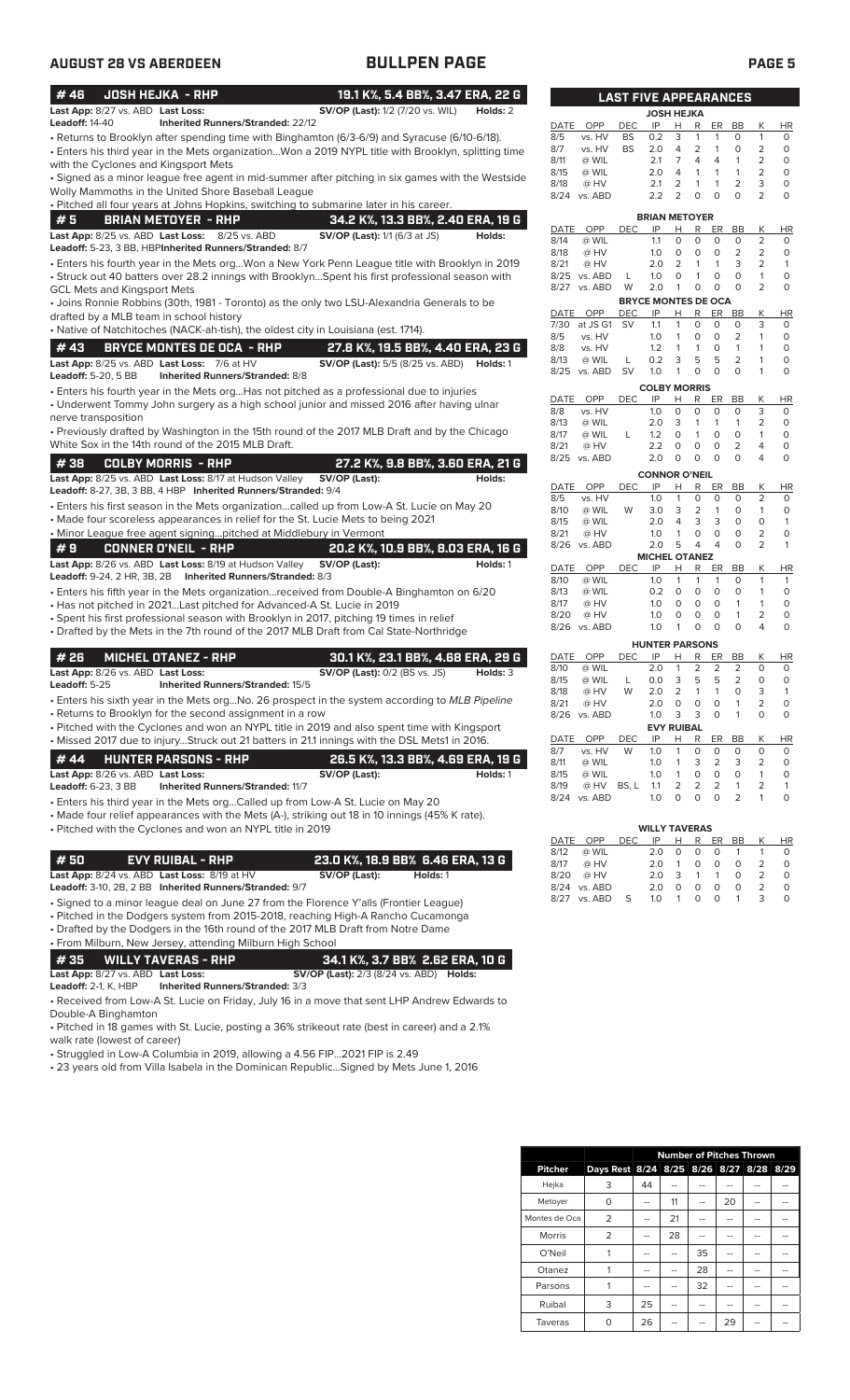| INDIVIDUAL PITCHING HIGHS                                                 |
|---------------------------------------------------------------------------|
|                                                                           |
|                                                                           |
| Most Home Runs Allowed, Game 4 (2x, Jose Butto, 6/6 at Jersey Shore)      |
| Most Strikeouts, Game, Starter 9 (2x, Connor Grey, 7/16 vs. Jersey Shore) |
|                                                                           |
|                                                                           |
|                                                                           |
|                                                                           |
|                                                                           |
|                                                                           |
|                                                                           |
|                                                                           |

| TEAM PITCHING HIGHS                                                          |
|------------------------------------------------------------------------------|
|                                                                              |
|                                                                              |
|                                                                              |
| Fewest Runs Allowed, Game  0 (3x, last: 7/30 at Jersey Shore G1 - 7 innings) |
|                                                                              |
|                                                                              |
|                                                                              |
|                                                                              |
|                                                                              |
|                                                                              |
|                                                                              |
|                                                                              |
| Most Walks Allowed, Extra Innings 6 (6/23 vs. Jersey Shore - 10 innings)     |
|                                                                              |
|                                                                              |
| Most Pitchers Used, Extra Innings 5 (5/23 vs. Hudson Valley - 12 innings)    |
|                                                                              |

| <b>TEAM MISCELLANEOUS</b>                                                          |  |
|------------------------------------------------------------------------------------|--|
| Longest Game, Time, Nine-Inning Game 4:15 (8/18 at Hudson Valley)                  |  |
| Longest Game, Time, Extra-Inning Game3:30 (6/23 vs. Jersey Shore - 10 innings)     |  |
| Shortest Game, Time Nine-Inning Game.  2:20 (2x, 5/18 vs. HV & 8/14 at Wilmington) |  |
|                                                                                    |  |
|                                                                                    |  |
|                                                                                    |  |
|                                                                                    |  |
|                                                                                    |  |
|                                                                                    |  |
|                                                                                    |  |
|                                                                                    |  |
|                                                                                    |  |
|                                                                                    |  |
|                                                                                    |  |

# **OUTFIELD ASSISTS (12)**

| 6 | 8/20 at HV   |
|---|--------------|
| 3 | 7/23 vs. WIL |
| 1 | 5/21 vs. HV  |
|   | 5/6 at ASH   |
|   | 7/6 at HV    |
|   |              |

| UNIFORM RECORDS          |          |                              |  |
|--------------------------|----------|------------------------------|--|
|                          |          |                              |  |
| <b>Home White</b>        | $10 - 5$ |                              |  |
|                          |          |                              |  |
| <b>Road Gray</b>         | $15-32$  |                              |  |
|                          | $9 - 13$ |                              |  |
| <b>Championship Gold</b> |          |                              |  |
| <b>Coney Island</b>      | $0 - 3$  |                              |  |
|                          |          |                              |  |
| Los Jefes                | $1 - 0$  |                              |  |
|                          |          | Do Not Allow a Home Run19-19 |  |
|                          |          |                              |  |
|                          |          | Opponent Hits More HRs3-25   |  |
|                          |          |                              |  |
|                          |          |                              |  |
|                          |          |                              |  |
|                          |          |                              |  |
|                          |          |                              |  |
|                          |          |                              |  |
|                          |          |                              |  |
|                          |          |                              |  |
|                          |          | Opponent Scores First 13-41  |  |
|                          |          |                              |  |
|                          |          |                              |  |
|                          |          |                              |  |
|                          |          |                              |  |
|                          |          |                              |  |
|                          |          |                              |  |

**Name Umpire Date**<br>Joe GenordDylan Bradlev 7/9 at HV Joe GenordDylan Bradley 7/9 at HV

**EJECTIONS**

Ed BlankmeyerRay Valero 8/20 at HV<br>Ronny MauricioRay Valero 8/20 at HV

Ed Blankmeyer Joe Belangia

Ronny MauricioRay Valero

### **RECORD BREAKDOWN** a ka **NAME TOTAL (LAST)** Leading After 6........................................27-4 Tied After 6.................................................3-6 Trailing After 6 .........................................6-49 Leading After 7........................................ 25-5 Tied After 7. Trailing After 7..........................................4-42 Leading After 8 ........................................29-4 Tied After 8.................................................3-6 Trailing After 8......................................... 2-40 Opponent. Get Out Hit..............................................10-45 Equal in Hits.................................................1-4 Quality Start ...............................................7-10 Non Quality Start..................................30-54 Shutouts.......................................................4-11 One-Run Games ......................................11-19 Two-Run Games ........................................ 7-9 or More
Runs... Hit a Home Run..................................... 27-30 lome Runs. Allow a Home Run......................19-<mark>19</mark><br>e Home Runs ............................. 21-11 Hit More Home Runs .............................21-11 nt Hits More HRs. Starter Goes 6.0 +..................................... 7-5 Starter Goes 7.0 + ......................................1-0  $G$  Oes  $8.0 + 1$  $23-23$ <br>15-37 Road.......................................................... 15-37 Day Games.................................................4-13 Night Games...........................................33-47 Scoring First.............................................21-21 Opponent Scores First.......................... 13-41

## **MISC. WINS**

Extra Innings...

vs. RHP Starters ...

|               | Come from Behind Wins 16 (8/27 vs. ABD) |
|---------------|-----------------------------------------|
|               | Wins in Last At-Bat7 (8/27 vs. ABD)     |
| Walk-off Wins |                                         |

Rubber Game of Series ................................. Last Game of Series .................................6-8 Series Sweeps ............................................1-0 Errorless...................................................15-22

vs. LHP Starters.......................................16-16

| INDIVIDUAL BATTING HIGHS                                                    |
|-----------------------------------------------------------------------------|
|                                                                             |
|                                                                             |
|                                                                             |
|                                                                             |
|                                                                             |
|                                                                             |
|                                                                             |
| Home Runs, Consecutive Games Three games (2x, last: Luke Ritter, 6/18-6/21) |
|                                                                             |
|                                                                             |
|                                                                             |
|                                                                             |
|                                                                             |
|                                                                             |
|                                                                             |
| Most Extra Raso Hits Came 2.12x Cody Robanok 6.15 at Wilmington             |

Most Extra-Base Hits, Game............................... 3 (3x, Cody Bohanek, 6/15 at Wilmington) .<br>2 (Ronny Mauricio, 6/27 vs. Jersey Shore) Most Runs, Game ...............................................................................16 (2x, 8/10 at Wilmington) Fewest Runs, Game...........................................................................0 (10x, 8/14 at Wilmington) Most Runs, Inning.........................................................................7 (8th, 8/18 at Hudson Valley) Most Hits, Game ........................................................................................19 (8/10 at Wilmington) 0 (7/10 at Hudson Valley - 7 innings) Most Doubles, Game...................................................................5 (2x, 5/19 vs. Hudson Valley) Most Triples, Game..............................................................................2 (8/8 vs. Hudson Valley) Most Home Runs, Game......<br>Grand Slams, Game.............. 1 (2x, 6/20 at Wilmington) Home Runs, Consecutive Games ...................................................6 games (2x, last: 6/1-6/6) Most Home Runs, Inning ..................<br>Most Home Runs, Inning ................<br>Back-to-Back Home Runs .............. Back-to-Back Home Runs ....................................5 times (last: twice, 7/27 at Jersey Shore) Most Extra-Base Hits, Game. Most Walks, Nine-Inning Game ....................................................... 9 (2x, 6/19 at Wilmington) **TEAM BATTING HIGHS**

Most Walks, Extra Innings ............................................7 (8/17 at Hudson Valley - 10 innings) Most Strikeouts, Nine-Inning Game......<br>Most Strikeouts, Extra Innings .............. Most Strikeouts, Extra Innings ................................15 (5/23 vs. Hudson Valley - 12 innings) Most Stolen Bases, Game......................................................................3 (3x, 7/2 at Aberdeen) LOB, Nine Innings ......<br>LOB, Extra Innings...... LOB, Extra Innings........................................................13 (6/23 vs. Jersey Shore - 10 innings) .3 (5x, 7/7 at Hudson Valley - 10 innings)

## **FIELDING**

Most Errors, Team, Game...............................................................................6 (5/7 at Asheville) Most Errors, Individual, Game....... 2 (7x, last: Ronny Mauricio, 7/30 at Jersey Shore G2) Most Double Plays Turned, Nine-Inning Game.............................3 (2x 8/27 vs. Aberdeen) Consecutive Errorless Games, Team.

### **STARTERS BY POSITION**

**C-** Alvarez (38), Mena (23), Uriarte (19), Senger (9), Gaddis (6), Campos (1)

**1B-** Genord (49), Vasquez (34), Ritter (6), Bohanek (5), Winaker (2), Martinez (1)

**2B-** Ritter (45), Gonzalez (30), Walters (12), Fermin (4), Peroza (2), Tiberi (1), Struble (1), McNeil (1), Bohanek (1)

**3B-** Baty (41), Bohanek (21), Peroza (15), Tiberi (7), Fermin (7), Gonzalez (2), Gaddis (1), Palmer (1)

**SS-** Mauricio (77), Gonzalez (7), Bohanek (6), Walters (4), Fermin (3)

**LF-** Duplantis (47), Tiberi (12), Suozzi (9), Ashford (8), Vasquez (7), Bohanek (4), Baty (3), Murphy (2), Palmer (2), Winaker (1), Kleszcz (1), Struble (1)

**CF-** Duplantis (41), Hernandez (23), Palmer (15), Mangum (8), Hernandez (8), Molina (6), Ota (2), Murphy (2), Ashford (1)

**RF-** Ashford (40), Struble (15), Molina (10), Kleszcz (6), Bohanek (5), Winaker (4), Martinez (3), Hernandez (4), Murphy (4), Suozzi (2), Ota (1), Palmer (1), Murphy (1)

**DH-** Alvarez (29), Mauricio (11), Genord (8), Vasquez (8), Baty (7), Ritter (4), Ashford (3), Bohanek (3), Tiberi (3), Hernandez (3), Peroza (3), Gaddis (2), Senger (2), Mena (2), Walters (2), Fermin (2), Titus (2), Mangum (1), Struble (1), Gonzalez (1)

## **STARTERS BY BATTING ORDER**

**1st -** Duplantis (79), Palmer (4). Bohanek (4), Struble (3), Tiberi (2), Mangum (2), Ashford (1), McNeil (1)

**2nd -** Bohanek (18), Fermin (15), Palmer (14), Mauricio (11), Duplantis (8), Ashford (6), Gonzalez (6), Mangum (5), Winaker (4), Tiberi (3), Struble (3), Walters (2), Alvarez (2), Ritter (1)

**3rd -** Mauricio (78), Baty (15), Alvarez (2), Martinez (1)

**4th-** Baty (37), Alvarez (36), Ritter (9), Vasquez (9), Genord (2), Martinez (2), Peroza (1) **5th-** Vasquez (28), Alvarez (26), Ritter (15), Bohanek (5), Genord (5), Senger (4), Ashford (4), Gonzalez (3), Ota (2), Peroza (2), Fermin (1), Hernandez (1),

**6th-** Ritter (19), Genord (18), Ashford (13), Peroza (12), Gonzalez (8), Bohanek (7), Hernandez (3), Senger (3), Mena (2), Winaker (2), Kleszcz (2), Vasquez (1), Fermin (1), Ota (1), Suozzi (1) Tiberi (1), Uriarte (1)

**7th-** Genord (24), Gonzalez (13), Ashford (13), Ritter (9), Tiberi (5), Vasquez (4), Bohanek (4), Peroza (3), Ashford (3), Senger (3), Uriarte (3), Hernandez (2), Kleszcz (2), Walters (2), Mena (2), Suozzi (1), Winaker (1), Gaddis (1), Murphy (1)

**8th-** Tiberi (11), Ashford (10), Hernandez (10), Genord (9), Uriarte (8), Mena (8), Vasquez (6), Walters (6), Gonzalez (5), Gaddis (5), Murphy (4), Bohanek (3), Suozzi (3), Kleszcz (2), Ritter (1), Peroza (1), Senger (1), Molina (1), Struble (1), Titus (1)

**9th-** Molina (16), Hernandez (14), Mena (12), Struble (8), Walters (7), Uriarte (7), Suozzi (6), Bohanek (5), Gaddis (5), Gonzalez (4), Murphy (3), Mangum (2), Kleszcz (2), Campos (1), Tiberi

(1), Titus (1)

|                  | <b>CATCHERS STEALING</b> |    |                |            |    |             |    | <b>MULTI-RUN INNINGS</b> |    |                   |                   |  |  |
|------------------|--------------------------|----|----------------|------------|----|-------------|----|--------------------------|----|-------------------|-------------------|--|--|
| <b>Name</b>      | CS                       |    | <b>ATT</b>     | <b>PCT</b> |    | <b>Runs</b> |    | <b>Times</b>             |    |                   | Last              |  |  |
| Alvarez          | 15                       |    | 56             | 27%        |    |             |    |                          |    |                   | 8th, 8/18 at HV   |  |  |
| Gaddis           |                          |    | $\overline{4}$ | 0%         |    | 6           |    | 3                        |    |                   | 4th, 8/10 at WIL  |  |  |
| Mena             | 4                        |    | 33             | 12%        |    | 5           |    |                          |    |                   | 6th, 8/6 vs. HV   |  |  |
| Senger           | 2                        |    | 10             | 20%        |    | 4           |    | 10                       |    | 7th, 8/24 vs. ABD |                   |  |  |
| Uriarte          | 11                       |    | 31             | 35%        |    | 3           |    | 32                       |    | 8th, 8/27 vs. ABD |                   |  |  |
| Team             | 32                       |    | 137            | 23%        |    | っ           |    | 55                       |    |                   | 2nd, 8/26 vs. ABD |  |  |
|                  | ٦                        | 2  | з              | 4          | 5  | ĥ           |    | 8                        | g  | 10+               | <b>TOTALS</b>     |  |  |
| <b>OPPONENTS</b> | 61                       | 65 | 70             | 57         | 45 | 57          | 46 | 53                       | 31 | 6                 | 469               |  |  |

**BKLYN 48 38 45 56 42 59 51 68 24 6 425**

# **AUGUST 28 VS ABERDEEN HIGH/LOW & CHARTS PAGE 6**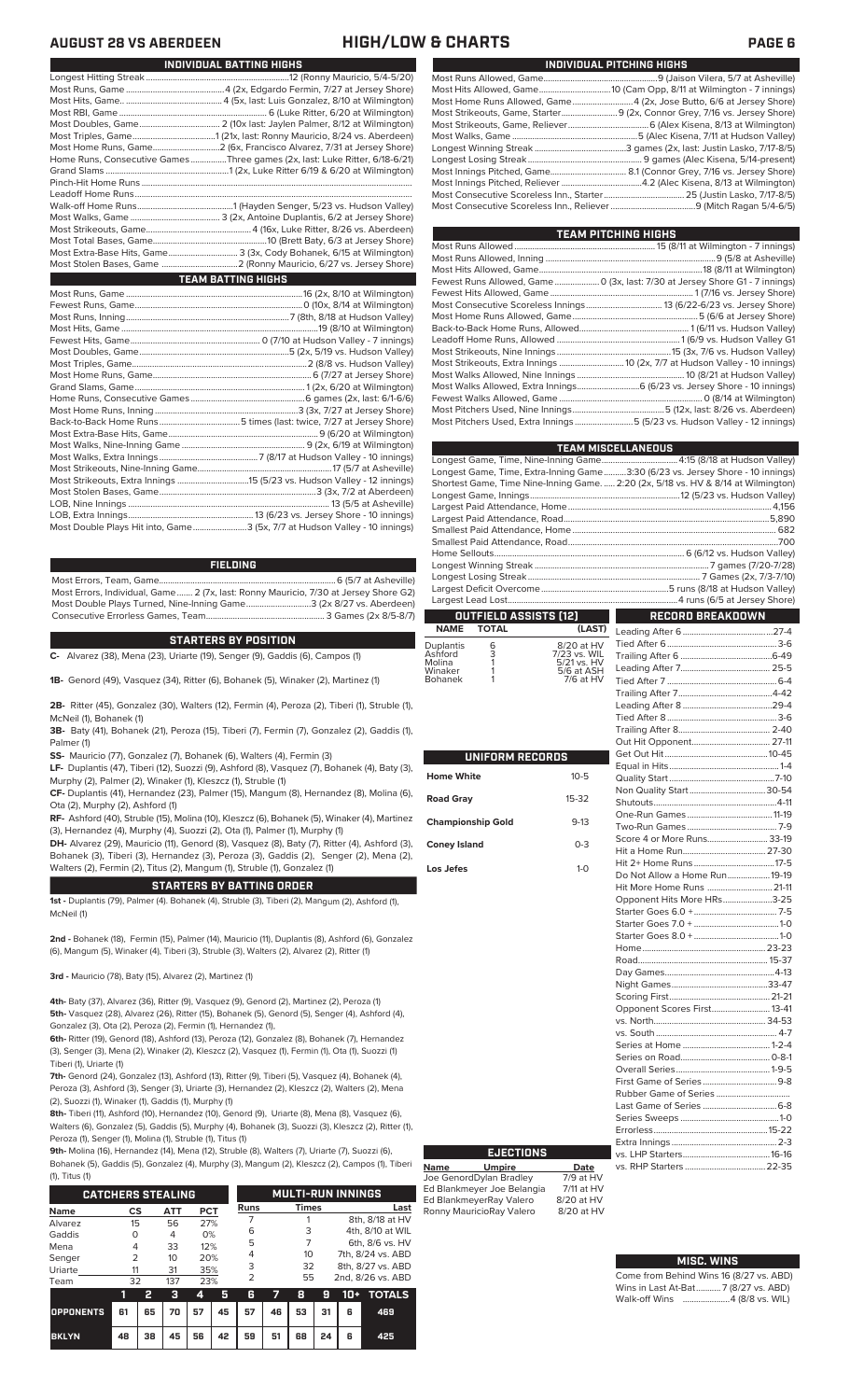# **AUGUST 28 VS ABERDEEN GAME BY GAME RESULTS**

|--|

| <b>GAME-BY-GAME RESULTS</b> |                |                            |                |           |               |                   |         |                                                                         |                               |                         |             |                   |
|-----------------------------|----------------|----------------------------|----------------|-----------|---------------|-------------------|---------|-------------------------------------------------------------------------|-------------------------------|-------------------------|-------------|-------------------|
| <b>DATE</b>                 | GM#            | OPPONENT                   | W-L/TIME SCORE |           | <b>RECORD</b> | <b>POSITION</b>   | GA/GB   | <b>WINNING PITCHER</b>                                                  | <b>LOSING PITCHER</b>         | <b>SAVE</b>             | <b>TIME</b> | <b>ATTENDANCE</b> |
| 5/4                         | $\mathbf{1}$   | at Asheville               | W              | $8 - 2$   | $1-0$         | T <sub>1st</sub>  | $+1$    | Josh Walker (1-0)                                                       | Blair Henley (0-1)            |                         | 3:16        | 1,200             |
| 5/5                         | $\overline{2}$ | at Asheville               | L              | $6-1$     | $1 - 1$       | T <sub>2</sub> nd | $-1$    | Chandler Casey (1-0)                                                    | Jose Butto (1-0)              |                         | 3:26        | 1,200             |
| 5/6                         | 3              | at Asheville               | L              | $11 - 4$  | $1 - 2$       | T3rd              | $-2$    | Matt Ruppenthal (1-0)                                                   | Oscar Rojas (0-1)             |                         | 3:10        | 1,200             |
| 5/7                         | 4              | at Asheville               | L              | $13 - 7$  | $1 - 3$       | T3rd              | -3      | R.J. Freure (1-0)                                                       | Jaison Vilera (0-1)           |                         | 3:44        | 1,200             |
| 5/8                         | 5              | at Asheville               | W              | $16-12$   | $2 - 3$       | T3rd              | -3      | Alec Kisena (1-0)                                                       | Juan Pablo Lopez (1-0)        |                         | 3:52        | 1,200             |
| 5/9                         |                | at Asheville               |                |           |               |                   |         | Cancelled due to non-COVID-related illness                              |                               |                         |             |                   |
| 5/10                        |                | OFF DAY                    |                |           |               |                   |         |                                                                         |                               |                         |             |                   |
| 5/11                        | 6              | at Greenville              | W              | $6-1$     | $3-3$         | 2 <sub>nd</sub>   | $-2.5$  | Josh Walker (2-0)                                                       | Jay Groome (0-2)              |                         | 3:00        | 1,995             |
| 5/12                        | 7              | at Greenville              | W              | $3 - 2$   | $4 - 3$       | 2 <sub>nd</sub>   | $-1.5$  | Brian Metoyer (1-0)                                                     | Yusniel Padron-Artilles (0-2) | Mitch Ragan (1)         | 3:14        | 1,819             |
| 5/13                        | 8              | at Greenville              | L              | $8 - 2$   | $4 - 4$       | 2nd               | $-2.5$  | Chris Murphy (1-1)                                                      | Oscar Rojas (0-2)             |                         | 3:21        | 2,485             |
| 5/14                        | 9              | at Greenville              | L              | $5-1$     | $4 - 5$       | 4th               | $-2.5$  | Brayan Bello (2-0)                                                      | Alec Kisena (1-1)             |                         | 2:54        | 2,732             |
| 5/15                        | 10             | at Greenville              | L              | $8 - 4$   | $4-6$         | 4th               | $-3.5$  | Yorvin Pantoja (1-0)                                                    | Brian Metoyer (1-1)           |                         | 2:52        | 2,883             |
| 5/16                        | 11             | at Greenville              | L              | $10-9$    | $4 - 7$       | 4th               | $-3.5$  | Jake Wallace (1-0)                                                      | Eric Orze (0-1)               |                         | 3:09        | 2,818             |
| 5/17                        |                | OFF DAY                    |                |           |               |                   |         |                                                                         |                               |                         |             |                   |
| 5/18                        | 12             | <b>Hudson Valley</b>       | L              | $4 - 3$   | $4 - 8$       | 5th               | $-4.5$  | Zach Greene (1-1)                                                       | Andrew Edwards (0-1)          |                         | 2:29        | 1,315             |
| 5/19                        | 13             | <b>Hudson Valley</b>       | W              | $14-0$    | $5-8$         | 5th               | $-3.5$  | Allan Winans (1-0)                                                      | Jhony Brito (0-1)             |                         | 3:01        | 810               |
| 5/20                        | 14             | <b>Hudson Valley</b>       | L              | $6-1$     | $5-9$         | 5th               | $-3.5$  | Luis Medina (2-0)                                                       | Jaison Vilera (0-2)           |                         | 2:42        | 682               |
| 5/21                        | 15             | <b>Hudson Valley</b>       | W              | $4-1$     | $6-9$         | 5th               | $-3.5$  | Josh Walker (3-0)                                                       | Josh Maciejewski (2-1)        | Eric Orze (1)           | 2:33        | 998               |
| 5/22                        | 16             | <b>Hudson Valley</b>       | L              | $5-3$     | $6-10$        | 5th               | $-4.5$  | Ken Waldichuk (1-0)                                                     | Cam Opp (0-1)                 |                         | 3:14        | 1,624             |
| 5/23                        | 17             | <b>Hudson Valley</b>       | W              | $6-5(12)$ | $7-10$        | 5th               | $-3.5$  | Josh Hejka (1-0)                                                        | Zach Greene (1-2)             |                         | 3:24        | 1,261             |
| 5/24                        |                | OFF DAY                    |                |           |               |                   |         |                                                                         |                               |                         |             |                   |
| 5/25                        | 18             | Aberdeen                   | L              | $8-1$     | $7 - 11$      | 5th               | $-4.5$  | Drew Rom (2-0)                                                          | Oscar Rojas (0-3)             |                         | 2:52        | 861               |
| 5/26                        | 19             | Aberdeen                   |                |           |               |                   |         | 5/26 game postponed due to rain, makeup scheduled for doubleheader 5/27 |                               |                         |             |                   |
| 5/27                        | 19             | Aberdeen                   | г              | $6-2(7)$  | $7-12$        | 5th               | $-5.5$  | Grayson Rodriguez (3-0)                                                 | Jaison Vilera (0-3)           |                         | 2:14        |                   |
|                             | 20             | Aberdeen                   | L              | $10-1(7)$ | $7-13$        | 5th               | $-6.5$  | Morgan McSweeney (2-0)                                                  | Cam Opp (0-2)                 |                         | 2:37        | 926               |
| 5/28                        | 21             | Aberdeen                   |                |           |               |                   |         | 5/28 game postponed due to rain, makeup scheduled for doubleheader 8/25 |                               |                         |             |                   |
| 5/29                        | 21             | Aberdeen                   | г              | $4-1$     | $7-14$        | 5th               | $-7.5$  | <b>Garrett Stallings (3-1)</b>                                          | Alec Kisena (1-2)             | Connor Gillispie (1)    | 2:52        | 1,509             |
| 5/30                        | 22             | Aberdeen                   |                |           |               |                   |         | 5/30 game posted to a later date to be determined                       |                               |                         |             |                   |
| 5/31                        |                | OFF DAY                    |                |           |               |                   |         |                                                                         |                               |                         |             |                   |
|                             |                |                            |                |           |               |                   |         | MAY [7-14]                                                              |                               |                         |             |                   |
| 6/1                         | 22             | at Jersey Shore            | W              | $11-5$    | $8-14$        | T4th              | $-7.5$  | Jose Butto (1-1)                                                        | Josh Hendrickson (0-1)        |                         | 3:03        | 2,077             |
| 6/2                         | 23             | at Jersey Shore            | L              | $4-1$     | $8 - 15$      | 5th               | $-8.5$  | Carlo Reyes (1-0)                                                       | Justin Lasko (0-1)            | Blake Brown (1)         | 2:44        | 1,591             |
| 6/3                         | 24             | at Jersey Shore            | W              | $6 - 4$   | $9-15$        | 4th               | $-8.5$  | Bryce Montes de Oca (1-0)                                               | Jack Perkins (0-1)            | Brian Metoyer (1)       | 3:15        | 1,473             |
| 6/4                         | 25             | at Jersey Shore            | L              | $5-4(7)$  | $9-16$        | 5th               | $-9.0$  | Aneurys Zabala (2-2)                                                    | Allan Winans (1-1)            |                         | 2:12        | 2,399             |
| 6/5                         | 26             | at Jersey Shore            | Г              | $5-4$     | $9-17$        | 5th               | $-9.0$  | Mike Adams (1-1)                                                        | Mitch Ragan (0-1)             |                         | 2:36        | 2,122             |
| 6/6                         | 27             | at Jersey Shore            | L              | $11-6$    | $9-18$        | 5th               | $-9.5$  | Nick Lackney (1-0)                                                      | Jose Butto (1-2)              |                         | 3:31        | 2,041             |
| 6/7                         |                | OFF DAY                    |                |           |               |                   |         |                                                                         |                               |                         |             |                   |
| 6/9                         | 28             | <b>Hudson Valley</b>       | L              | $3-2(7)$  | $9-19$        | 5th               | $-10.5$ | Tanner Myatt (1-0)                                                      | Justin Lasko (0-2)            | Justin Wilson (1)       | 2:22        |                   |
|                             | 29             | <b>Hudson Valley</b>       | W              | $5-3(7)$  | 10-19         | 5th               | $-9.5$  | Eric Orze (1-1)                                                         | Luis Medina (2-1)             | Bryce Montes de Oca (1) | 2:02        | 1,211             |
| 6/10                        | 30             | <b>Hudson Valley</b>       | L              | $1 - 0$   | 10-20         | 5th               | $-9.5$  | <b>Barrett Loseke (2-1)</b>                                             | Cam Opp (0-3)                 | Zach Greene (1)         | 2:37        | 1,396             |
| 6/11                        | 31             | <b>Hudson Valley</b>       | L              | $8-0$     | $10 - 21$     | 5th               | $-9.5$  | Ken Waldichuk (2-0)                                                     | Jaison Vilera (0-4)           |                         | 3:06        | 1,597             |
| 6/12                        | 32             | <b>Hudson Valley</b>       | г              | $5-4$     | 10-22         | 5th               | $-9.5$  | Nelson Alvarez (2-0)                                                    | Bryce Montes de Oca (1-1)     | Justin Wilson (2)       | 3:22        | 2,194             |
| 6/13                        | 33             | <b>Hudson Valley</b>       | г              | $5-0$     | $10 - 23$     | 5th               | $-9.5$  | Hayden Wesneski (1-1)                                                   | Allan Winans (1-2)            |                         | 2:50        | 1,749             |
| 6/14                        |                | OFF DAY                    |                |           |               |                   |         |                                                                         |                               |                         |             |                   |
| 6/15                        | 34             | at Wilmington              | W              | $3-1$     | $11 - 23$     | 5th               | $-8.5$  | Brian Metoyer (2-1)                                                     | Zach Brzykcy (2-1)            | Andrew Edwards (1)      | 2:21        | 1,188             |
| 6/16                        | 35             | at Wilmington              | L              | $5 - 2$   | $11 - 24$     | 5th               | $-9.5$  | Amos Willingham (1-0)                                                   | Eric Orze (1-2)               | Reid Schaller (3)       | 2:51        | 700               |
| 6/17                        | 36             | at Wilmington              | L              | $8 - 4$   | $11 - 25$     | 5th               | $-10.5$ | Joan Adon (3-1)                                                         | Alec Kisena (1-3)             |                         | 2:54        | 1,009             |
| 6/18                        | 37             | at Wilmington              | W              | $7 - 5$   | $12 - 25$     | 5th               | $-10$   | Mitch Ragan (1-1)                                                       | Reid Schaller (1-1)           |                         | 2:52        | 2,565             |
| 6/19                        | 38             | at Wilmington              | L              | $9 - 8$   | 12-26         | 5th               | $-11$   | Christian Vann (2-0)                                                    | Andrew Edwards (0-2)          |                         | 3:26        | 1,899             |
| 6/20                        | 39             | at Wilmington              | W              | $13-1$    | 13-26         | 5th               | $-11$   | Justin Lasko (1-2)                                                      | Alfonso Hernanndez (0-1)      |                         | 2:44        | 2,722             |
| 6/21                        |                | OFF DAY                    |                |           |               |                   |         |                                                                         |                               |                         |             |                   |
| 6/22                        | 40             | <b>Jersey Shore</b>        | L              | $7-5$     | 13-27         | 5th               | $-12$   | Manuel Silva (1-0)                                                      | Jaison Vilera (0-5)           | Aneurys Zabala (3)      | 3:01        | 2,307             |
| 6/23                        | 41             | <b>Jersey Shore</b>        | W              | $3-2(10)$ | 14-27         | 5th               | $-12$   | Mitch Ragan (2-1)                                                       | Andrew Brown (2-2)            |                         | 3:30        | 1,595             |
| 6/24                        | 42             | <b>Jersey Shore</b>        | L              | $3-0$     | 14-28         | 5th               | $-13$   | Kevin Gowdy (2-3)                                                       | Jose Butto (1-3)              | Blake Brown (2)         | 2:52        | 1,906             |
| 6/25                        | 43             | <b>Jersey Shore</b>        | W              | $7-2$     | 15-28         | 5th               | $-13$   | Cam Opp (1-3)                                                           | Jonathan Hughes (2-3)         |                         | 2:44        | 2,194             |
| 6/26                        | 44             | <b>Jersey Shore</b>        | W              | $8 - 5$   | 16-28         | 5th               | $-13$   | Michel Otanez (1-0)                                                     | Mark Potter (0-2)             |                         | 3:13        | 2,363             |
| 6/27                        | 45             | <b>Jersey Shore</b>        | г              | $3-0$     | 16-29         | 5th               | $-13$   | Dominic Pipkin (2-0)                                                    | Justin Lasko (1-3)            | Blake Brown (3)         | 2:43        | 2,253             |
| 6/28                        |                | OFF DAY                    |                |           |               |                   |         |                                                                         |                               |                         |             |                   |
| 6/29                        | 46             | at Aberdeen                | L              | $7-3$     | 16-30         | 5th               | $-14$   | Garrett Stallings (4-3)                                                 | Alec Kisena (1-4)             | Garrett Farmer (4)      | 2:40        | 1,347             |
| 6/30                        | 47             | at Aberdeen                | L              | $2-1(7)$  | 16-31         | 5th               | $-14.5$ | Clayton McGinness (1-1)                                                 | Jose Butto (1-4)              | Logan Gillaspie (1)     | 1:53        |                   |
|                             | 48             | at Aberdeen                | W              | $7-6(7)$  | $17 - 31$     | 5th               | $-14.5$ | Jaison Vilera (1-5)                                                     | Kade Strowd (0-2)             | Mitch Ragan (2)         | 2:31        | 2,405             |
|                             |                |                            |                |           |               |                   |         | <b>JUNE [10-17]</b>                                                     |                               |                         |             |                   |
| 7/1                         | 49             | at Aberdeen                | L              | $2-0(6)$  | 17-32         | 5th               | $-15$   | Drew Rom (5-0)                                                          | Cam (1-4)                     |                         | 1:50        | 1,077             |
| 7/2                         | 50             | at Aberdeen                | W              | $6 - 5$   | 18-32         | 5th               | $-14$   | Colby Morris (1-0)                                                      | Connor Gillispie (4-4)        | Bryce Montes de Oca (2) | 3:56        | 2,004             |
| 7/3                         | 51             | at Aberdeen                | L              | $4 - 3$   | 18-33         | 5th               | $-14.5$ | Xavier Moore (1-0)                                                      | Mitch Ragan (2-2)             |                         | 3:00        | 4,668             |
| 7/4                         | 52             | at Aberdeen                | L              | $7 - 2$   | 18-34         | 5th               | $-15.5$ | Garrett Stallings (5-3)                                                 | Alec Kisena (1-5)             |                         | 2:31        | 3,001             |
| 7/5                         |                | OFF DAY                    |                |           |               |                   |         |                                                                         |                               |                         |             |                   |
| 7/6                         | 53             | at Hudson Valley           | L              | $9 - 7$   | 18-35         | 5th               | $-16.5$ | Charlie Ruegger (4-4)                                                   | Bryce Montes de Oca (1-2)     | Derek Craft (2)         | 3:15        | 1,687             |
| 7/7                         | 54             | at Hudson Valley           | L              | $3-2(10)$ | 18-36         | 5th               | $-17.5$ | Barrett Loseke (3-1)                                                    | Josh Hejka (1-1)              |                         | 2:55        | 2,688             |
| 7/8                         | 55             | at Hudson Valley 7:05 p.m. |                |           |               |                   |         | Game postponed due to rain, doubleheader scheduled for 7/10             |                               |                         |             |                   |
| 7/9                         | 55             | at Hudson Valley           | L              | $6 - 4$   | 18-37         | 5th               | $-18.5$ | Jhony Brito (3-3)                                                       | Cam Opp (1-5)                 |                         | 3:06        | 3,896             |
| 7/10                        | 56             | at Hudson Valley           | L              | $7-1(7)$  | 18-38         | 5th               | $-19.5$ | Mitch Spence (3-1)                                                      | Connor Grey (0-1)             |                         | 2:22        |                   |
|                             | 57             | at Hudson Valley           | L              | $5-0(7)$  | 18-39         | 5th               | $-20.5$ | Nick Ernst (4-0)                                                        | Justin Lasko (1-4)            |                         | 2:03        | 3,111             |
| 7/11                        |                | 58 at Hudson Valley        | W              | $10-3$    | 19-39         | 5th               | $-19.5$ | Josh Hejka (2-1)                                                        | Shawn Semple (3-1)            |                         | 3:20        | 2,892             |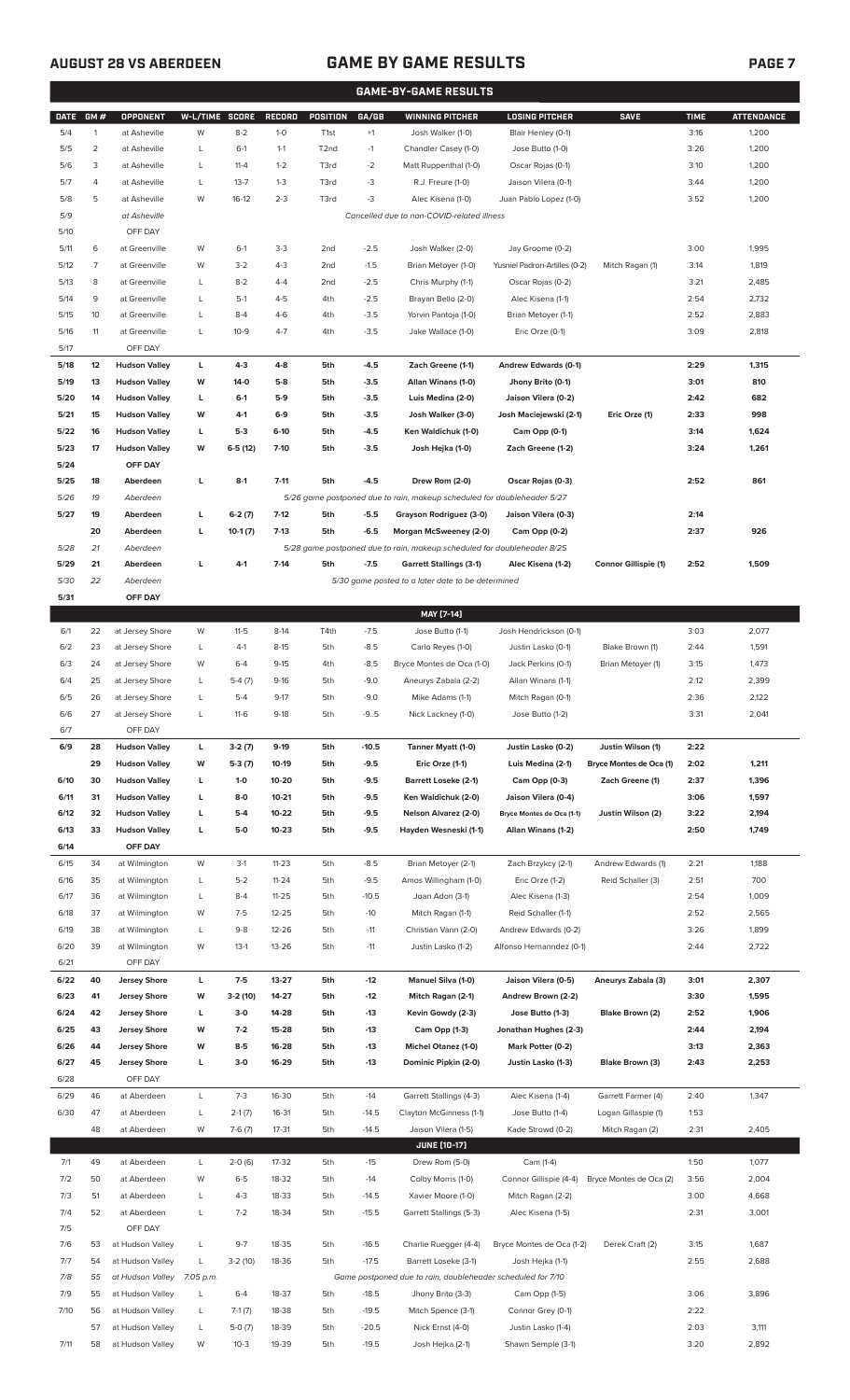# **AUGUST 28 VS ABERDEEN GAME-BY-GAME PAGE 8**

| <b>DATE</b> | GM# | <b>OPPONENT</b>                | W-L/TIME SCORE |           | <b>RECORD</b> | POSITION | GA/GB   | <b>WINNING PITCHER</b>                                      | <b>LOSING PITCHER</b>        | <b>SAVE</b>                | <b>TIME</b> | <b>ATTENDANCE</b> |
|-------------|-----|--------------------------------|----------------|-----------|---------------|----------|---------|-------------------------------------------------------------|------------------------------|----------------------------|-------------|-------------------|
| 7/12        |     | OFF DAY                        |                |           |               |          |         |                                                             |                              |                            |             |                   |
| 7/13        | 59  | <b>Jersey Shore</b>            | W              | $1-0$     | 20-39         | 5th      | $-19.5$ | Michel Otanez (2-0)                                         | Blake Brown (0-1)            |                            | 2:34        | 2,681             |
| 7/14        | 60  | <b>Jersey Shore</b>            | г              | $3-2$     | 20-40         | 5th      | $-19.5$ | Carlo Reyes (2-1)                                           | Andrew Edwards (0-3)         |                            | 3:13        | 1,898             |
| 7/15        | 61  | <b>Jersey Shore</b>            | г              | $13 - 3$  | 20-41         | 5th      | -19     | Dominic Popkin (4-1)                                        | Cam Opp (1-6)                | Aiden Anderson (2)         | 3:24        | 1,595             |
| 7/16        | 62  | <b>Jersey Shore</b>            | W              | $6 - 1$   | 21-41         | 5th      | -19     | Connor Grey (1-1)                                           | Tom Sutera (0-1)             |                            | 2:50        | 1,949             |
| 7/17        | 63  | <b>Jersey Shore</b>            | W              | $6-1$     | 22-41         | 5th      | -19     | Justin Lasko (2-4)                                          | Kevin Gowdy (3-5)            |                            | 2:56        | 2,422             |
| 7/18        | 64  | <b>Jersey Shore</b>            | г              | $7-1$     | 22-42         | 5th      | -20     | Carlo Reyes (3-1)                                           | Alec Kisena (1-6)            | Tyler Burch (3)            | 2:52        | 1,570             |
| 7/19        |     | OFF DAY                        |                |           |               |          |         |                                                             |                              |                            |             |                   |
| 7/20        | 65  | Wilmington                     | W              | 8-6       | 23-42         | 5th      | -20     | Jaison Vilera (2-5)                                         | Evan Lee (1-3)               | Hejka                      | 3:18        | 1,086             |
| 7/21        | 66  | Wilmington                     | W              | $5-3$     | 24-42         | 5th      | -20     | Willy Taveras (1-0)                                         | Kyle Hinton (0-1)            | Bryce Montes de Oca (3)    | 2:53        | 1,456             |
| 7/22        | 67  | Wilmington                     | W              | $10 - 2$  | 25-42         | 5th      | -20     | Justin Lasko (3-4)                                          | Alex Troop (4-4)             |                            | 3:00        | 3,430             |
| 7/23        | 68  | Wilmington                     | W              | $5-4$     | 26-42         | 5th      | -19     | J.T. Ginn (1-0)                                             | <b>Mitchell Parker (0-1)</b> |                            |             |                   |
| 7/24        | 69  | Wilmington                     | W              | $8-3$     | 27-42         | 5th      | -18     | Mitch Ragan (1-0)                                           | Joan Udon (3-4)              |                            | 3:12        | 2,924             |
| 7/25        | 70  | Wilmington                     | W              | $5-4$     | 28-42         | 5th      | -18     | Willy Taveras (2-0)                                         | Kyle Hinton (0-2)            |                            | 3:12        | 1,703             |
| 7/26        |     | OFF DAY                        |                |           |               |          |         |                                                             |                              |                            |             |                   |
| 7/27        | 71  | at Jersey Shore                | W              | $14 - 5$  | 29-42         | 5th      | $-17$   | Hunter Parsons (1-0)                                        | Jonathan Hughes (3-5)        |                            | 3:04        | 3,270             |
| 7/28        | 72  | at Jersey Shore                | L              | $3-1$     | 29-43         | 5th      | $-17$   | Jhordany Mezquita (2-5)                                     | Cam Opp (1-7)                | Tyler Burch (4)            | 3:04        | 2,590             |
| 7/29        | 73  | at Jersey Shore                |                |           |               |          |         | Game postponed due to rain, doubleheader scheduled for 7/30 |                              |                            |             |                   |
| 7/30        | 73  | at Jersey Shore                | W              | $4-0(7)$  | 30-43         | 5th      | $-17.5$ | Justin Lasko (4-4)                                          | Dominic Pipkin (4-2)         | Bryce Montes de Oca (4)    | 2:20        |                   |
| 7/30        | 74  | at Jersey Shore                | L              | $3-0(7)$  | 30-44         | 5th      | $-17$   | Ethan Lindow (3-4)                                          | J.T. Ginn (1-1)              |                            | 1:46        | 5,890             |
| 7/31        | 75  | at Jersey Shore                | L              | $4 - 3$   | 30-45         | 5th      | $-18$   | Victor Vargas (1-0)                                         | Alec Kisena (1-7)            | Manuel Silva (2)           | 2:49        | 4,044             |
|             |     |                                |                |           |               |          |         | <b>JULY [13-14]</b>                                         |                              |                            |             |                   |
| 8/1         | 76  | at Jersey Shore                | L              | $4 - 3$   | 30-46         | 5th      | $-19$   | Tom Sutera (2-2)                                            | Conner O'Neil (0-1)          | Blake Brown (5)            | 2:42        | 2,535             |
| 8/2         |     | OFF DAY                        |                |           |               |          |         |                                                             |                              |                            |             |                   |
| 8/3         | 77  | <b>Hudson Valley</b>           | г              | 5-0       | 30-47         | 5th      | -20     | Randy Vasquez (2-0)                                         | Jaison Vilera (2-6)          |                            | 3:01        | 1,253             |
| 8/4         | 78  | <b>Hudson Valley</b>           | г              | $3-2$     | 30-48         | 5th      | -21     | Mitch Spence (4-2)                                          | <b>Cam Opp (1-8)</b>         | Derek Craft (4)            | 2:58        | 2,611             |
| 8/5         | 79  | <b>Hudson Valley</b>           | г              | $5-3$     | 30-49         | 5th      | $-22$   | Anderson Munoz (1-0)                                        | Justin Lasko (4-5)           | Carlos Espinal (1)         | 3:34        | 1,401             |
| 8/6         | 80  | <b>Hudson Valley</b>           | W              | $9-6$     | 31-49         | 5th      | -21     | <b>Michel Otanez (3-0)</b>                                  | Matt Sauer (0-1)             | <b>Willy Taveras (1)</b>   | 3:29        | 2,473             |
| 8/7         | 81  | <b>Hudson Valley</b>           | W              | $5-4$     | 32-49         | 5th      | -20     | Evy Ruibal (1-0)                                            | <b>Nelson Alvarez (3-2)</b>  | Joe Cavallaro (1)          | 3:10        | 4,156             |
| 8/8         | 82  | <b>Hudson Valley</b>           | W              | $5-4$     | 33-49         | 5th      | $-19$   | Colby Morris (2-0)                                          | Derek Craft (1-2)            |                            | 3:05        | 2,942             |
| 8/9         |     | OFF DAY                        |                |           |               |          |         |                                                             |                              |                            |             |                   |
| 8/10        | 83  |                                | W              | $16 - 5$  | 34-49         | 4th      | $-19$   | Conner O'Neil (1-1)                                         | Mitchell Parker (0-3)        |                            | 3:51        | 985               |
| 8/11        | 84  | at Wilmington<br>at Wilmington |                | $15-3(7)$ | 34-50         | 5th      | $-19$   | Joan Adon (5-4)                                             |                              |                            | 2:40        | 1,711             |
|             |     |                                | L              |           |               |          |         |                                                             | Cam Opp (1-9)                |                            |             |                   |
| 8/12        | 85  | at Wilmington                  | L              | $5-4$     | 34-51         | 5th      | $-20$   | Alfonso Hernandez (3-3)                                     | J.T. Ginn (1-2)              | Davis Moore (1)            | 2:42        | 1,029             |
| 8/13        | 86  | at Wilmington                  | L              | $7 - 4$   | 34-52         | 5th      | $-20$   | Zach Brzykcy (4-3)                                          | Bryce Montes de Oca (1-3)    | Francys Peguero (1)        | 3:25        | 2,164             |
| 8/14        | 87  | at Wilmington                  | L              | $1 - 0$   | 34-53         | 5th      | $-20$   | Alex Troop (7-4)                                            | Luc Rennie (0-1)             | Todd Peterson (1)          | 2:20        | 1,419             |
| 8/15        | 88  | at Wilmington                  |                | $12 - 5$  | 34-54         | 5th      | $-21$   | Malvin Pena (1-3)                                           | Hunter Parsons (1-1)         |                            | 3:21        | 1,666             |
| 8/16        |     | OFF DAY                        |                |           |               |          |         |                                                             |                              |                            |             |                   |
| 8/17        | 89  | at Hudson Valley               | L              | $3-2(10)$ | 34-55         | 5th      | $-22$   | Matt Minnick (4-1)                                          | Colby Morris (2-1)           |                            | 3:22        | 2,187             |
| 8/18        | 90  | at Hudson Valley               | W              | $11 - 7$  | 35-55         | 5th      | $-21$   | Hunter Parsons (2-1)                                        | Nelvin Correa (0-2)          |                            | 4:15        | 3,041             |
| 8/19        | 91  | at Hudson Valley               | L              | $7-6$     | 35-56         | 5th      | $-22$   | Charlie Ruegger (5-4)                                       | Evy Ruibal (1-1)             |                            | 3:11        | 2,687             |
| 8/20        | 92  | at Hudson Valley               | L              | $3-1$     | 35-57         | 5th      | $-23$   | Randy Vasquez (3-0)                                         | Alec Kisena (1-8)            | Carlos Espinal (2)         | 2:58        | 3,897             |
| 8/21        | 93  | at Hudson Valley               | L              | $6 - 4$   | 35-58         | 5th      | $-24$   | Mitch Spence (7-2)                                          | Luc Rennie (0-2)             | Derek Craft (7)            | 3:08        | 4,071             |
| 8/22        | 94  | at Hudson Valley               |                |           |               |          |         | Game postponed to 9/8 due to inclement weather              |                              |                            |             |                   |
| 8/23        |     | OFF DAY                        |                |           |               |          |         |                                                             |                              |                            |             |                   |
| 8/24        | 95  | Aberdeen                       | W              | $9-6$     | 36-58         | 5th      | $-23$   | Evy Ruibal (2-1)                                            | Adam Stauffer (0-1)          | <b>Willy Tavares (2)</b>   | 3:29        | 1,626             |
| 8/25        | 96  | Aberdeen                       | г              | $2-1(8)$  | 36-59         | 5th      | $-24.5$ | <b>Clayton McGinness (3-2)</b>                              | Brian Metoyer (2-2)          | <b>Shelton Perkins (1)</b> | 2:42        | 1,848             |
|             | 97  | Aberdeen                       | W              | $1-0$     | 37-59         | 5th      | $-23.5$ | David Griffin (1-0)                                         | Connor Gillispie (4-8)       | <b>Bryce Montes De Oca</b> | 2:06        | 1,848             |
| 8/26        | 98  | Aberdeen                       | г              | $12 - 5$  | 37-60         | 5th      | $-23.5$ | Ryan Watson (3-1)                                           | Alec Kisena (1-9)            | Garrett Farmer (6)         | 4:05        | 3,602             |
| 8/27        | 99  | Aberdeen                       | W              | $6 - 4$   | 38-60         | 5th      | $-22.5$ | <b>Brian Metoyer (3-2)</b>                                  | Ignacio Feliz (0-3)          | <b>Willy Taveras (3)</b>   | 3:04        | 2,457             |
| 8/28        | 100 | Aberdeen                       | 6:00 p.m.      |           |               |          |         |                                                             |                              |                            |             |                   |
| 8/29        | 101 | Aberdeen                       | 4:00 p.m.      |           |               |          |         |                                                             |                              |                            |             |                   |
| 8/30        |     | OFF DAY                        |                |           |               |          |         |                                                             |                              |                            |             |                   |
| 8/31        | 102 | Wilmington                     | 7:00 p.m.      |           |               |          |         |                                                             |                              |                            |             |                   |
|             |     |                                |                |           |               |          |         | <b>AUGUST [5-14]</b>                                        |                              |                            |             |                   |
| 9/1         | 103 | Wilmington                     | 7:00 p.m.      |           |               |          |         |                                                             |                              |                            |             |                   |
| 9/2         | 104 | Wilmington                     | 7:00 p.m.      |           |               |          |         |                                                             |                              |                            |             |                   |
| 9/3         | 105 | Wilmington                     | 7:00 p.m.      |           |               |          |         |                                                             |                              |                            |             |                   |
| 9/4         | 106 | Wilmington                     | 6:00 p.m.      |           |               |          |         |                                                             |                              |                            |             |                   |
| 9/5         | 107 | Wilmington                     | 4:00 p.m.      |           |               |          |         |                                                             |                              |                            |             |                   |
| 9/6         |     | OFF DAY                        |                |           |               |          |         |                                                             |                              |                            |             |                   |
| 9/7         | 108 | at Hudson Valley               | 7:05 p.m.      |           |               |          |         |                                                             |                              |                            |             |                   |
| 9/8         | 109 | at Hudson Valley               | 5:05 p.m.      |           |               |          |         |                                                             |                              |                            |             |                   |
|             |     | at Hudson Valley               | DH             |           |               |          |         |                                                             |                              |                            |             |                   |
|             |     |                                |                |           |               |          |         |                                                             |                              |                            |             |                   |
| 9/9         | 110 | at Hudson Valley               | 7:05 p.m.      |           |               |          |         |                                                             |                              |                            |             |                   |
| 9/10        | 111 | at Hudson Valley               | 7:05 p.m.      |           |               |          |         |                                                             |                              |                            |             |                   |
| 9/11        | 112 | at Hudson Valley               | 6:05 p.m.      |           |               |          |         |                                                             |                              |                            |             |                   |
| 9/12        | 113 | at Hudson Valley               | 4:35 p.m.      |           |               |          |         |                                                             |                              |                            |             |                   |
| 9/13        |     | OFF DAY                        |                |           |               |          |         |                                                             |                              |                            |             |                   |
| 9/14        | 114 | <b>Jersey Shore</b>            | 7:00 p.m.      |           |               |          |         |                                                             |                              |                            |             |                   |
| 9/15        | 115 | <b>Jersey Shore</b>            | 7:00 p.m.      |           |               |          |         |                                                             |                              |                            |             |                   |
| 9/16        | 116 | <b>Jersey Shore</b>            | 7:00 p.m.      |           |               |          |         |                                                             |                              |                            |             |                   |
| 9/17        | 117 | <b>Jersey Shore</b>            | 7:00 p.m.      |           |               |          |         |                                                             |                              |                            |             |                   |
| 9/18        | 118 | <b>Jersey Shore</b>            | 4:00 p.m.      |           |               |          |         |                                                             |                              |                            |             |                   |
| 9/19        | 119 | <b>Jersey Shore</b>            | 1:00 p.m.      |           |               |          |         |                                                             |                              |                            |             |                   |